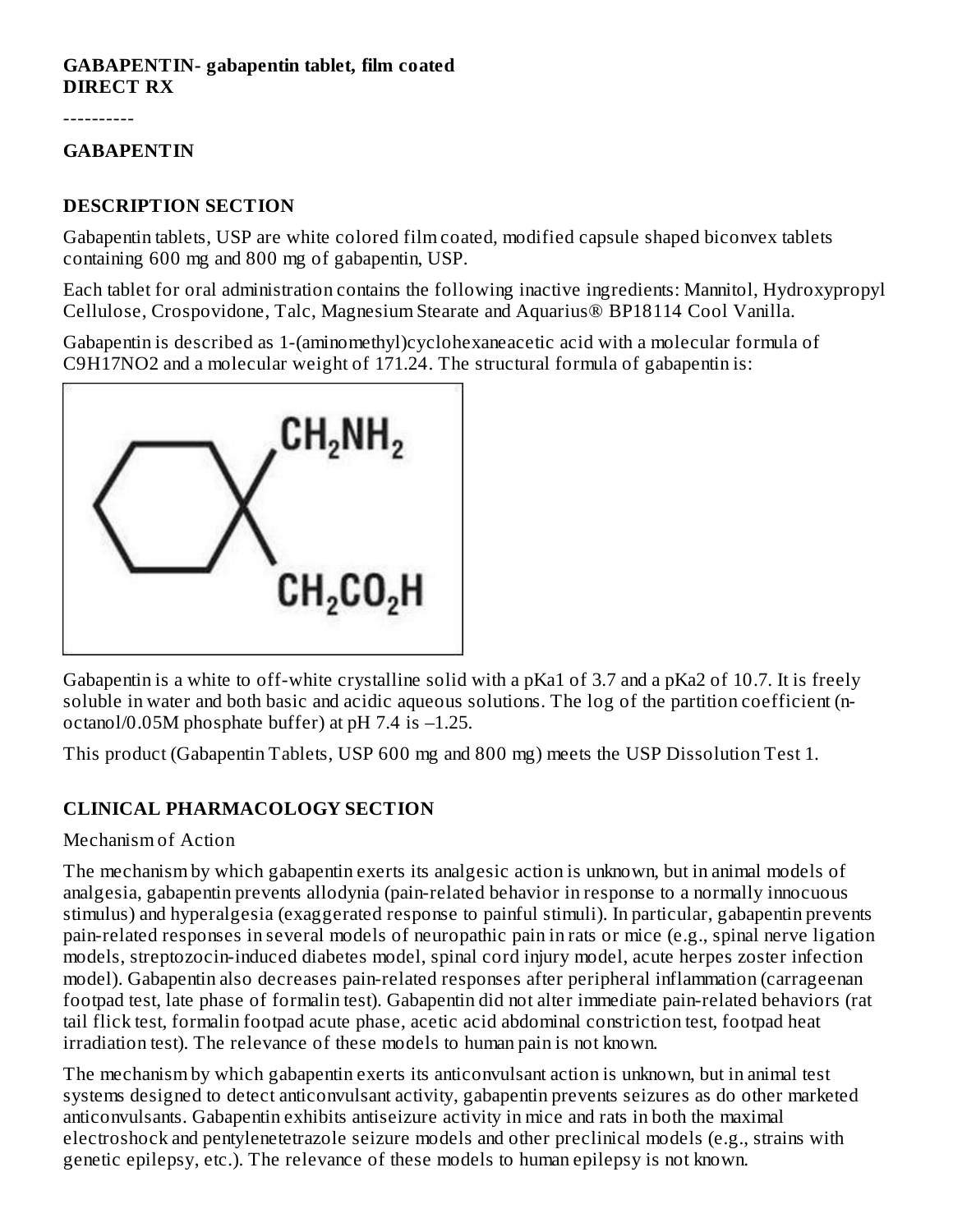Gabapentin is structurally related to the neurotransmitter GABA (gamma-aminobutyric acid) but it does not modify GABAA or GABAB radioligand binding, it is not converted metabolically into GABA or a GABA agonist, and it is not an inhibitor of GABA uptake or degradation. Gabapentin was tested in radioligand binding assays at concentrations up to 100 μM and did not exhibit affinity for a number of other common receptor sites, including benzodiazepine, glutamate, N-methyl-D-aspartate (NMDA), quisqualate, kainate, strychnine-insensitive or strychnine-sensitive glycine, alpha 1, alpha 2, or beta adrenergic, adenosine A1 or A2, cholinergic muscarinic or nicotinic, dopamine D1 or D2, histamine H1, serotonin S1 or S2, opiate mu, delta or kappa, cannabinoid 1, voltage-sensitive calcium channel sites labeled with nitrendipine or diltiazem, or at voltage-sensitive sodium channel sites labeled with batrachotoxinin A 20-alpha-benzoate. Furthermore, gabapentin did not alter the cellular uptake of dopamine, noradrenaline, or serotonin.

In vitro studies with radiolabeled gabapentin have revealed a gabapentin binding site in areas of rat brain including neocortex and hippocampus. A high-affinity binding protein in animal brain tissue has been identified as an auxiliary subunit of voltage-activated calcium channels. However, functional correlates of gabapentin binding, if any, remain to be elucidated.

Pharmacokinetics and Drug Metabolism

All pharmacological actions following gabapentin administration are due to the activity of the parent compound; gabapentin is not appreciably metabolized in humans.

Oral Bioavailability: Gabapentin bioavailability is not dose proportional; i.e., as dose is increased, bioavailability decreases. Bioavailability of gabapentin is approximately 60%, 47%, 34%, 33%, and 27% following 900, 1200, 2400, 3600, and 4800 mg/day given in 3 divided doses, respectively. Food has only a slight effect on the rate and extent of absorption of gabapentin (14% increase in AUC and Cmax).

Distribution: Less than 3% of gabapentin circulates bound to plasma protein. The apparent volume of distribution of gabapentin after 150 mg intravenous administration is 58  $\pm$  6 L (Mean  $\pm$  SD). In patients with epilepsy, steady-state predose (Cmin) concentrations of gabapentin in cerebrospinal fluid were approximately 20% of the corresponding plasma concentrations.

Elimination: Gabapentin is eliminated from the systemic circulation by renal excretion as unchanged drug. Gabapentin is not appreciably metabolized in humans.

Gabapentin elimination half-life is 5 to 7 hours and is unaltered by dose or following multiple dosing. Gabapentin elimination rate constant, plasma clearance, and renal clearance are directly proportional to creatinine clearance (see Special Populations: Patients With Renal Insufficiency, below). In elderly patients, and in patients with impaired renal function, gabapentin plasma clearance is reduced. Gabapentin can be removed from plasma by hemodialysis.

Dosage adjustment in patients with compromised renal function or undergoing hemodialysis is recommended (see DOSAGE AND ADMINISTRATION, Table 6).

Special Populations: Adult Patients With Renal Insufficiency: Subjects ( $N = 60$ ) with renal insufficiency (mean creatinine clearance ranging from 13 to 114 mL/min) were administered single 400 mg oral doses of gabapentin. The mean gabapentin half-life ranged from about 6.5 hours (patients with creatinine clearance > 60 mL/min) to 52 hours (creatinine clearance < 30 mL/min) and gabapentin renal clearance from about 90 mL/min (> 60 mL/min group) to about 10 mL/min (< 30 mL/min). Mean plasma clearance (CL/F) decreased from approximately 190 mL/min to 20 mL/min.

Dosage adjustment in adult patients with compromised renal function is necessary (see DOSAGE AND ADMINISTRATION). Pediatric patients with renal insufficiency have not been studied.

Hemodialysis: In a study in anuric adult subjects  $(N = 11)$ , the apparent elimination half-life of gabapentin on nondialysis days was about 132 hours; during dialysis the apparent half-life of gabapentin was reduced to 3.8 hours. Hemodialysis thus has a significant effect on gabapentin elimination in anuric subjects.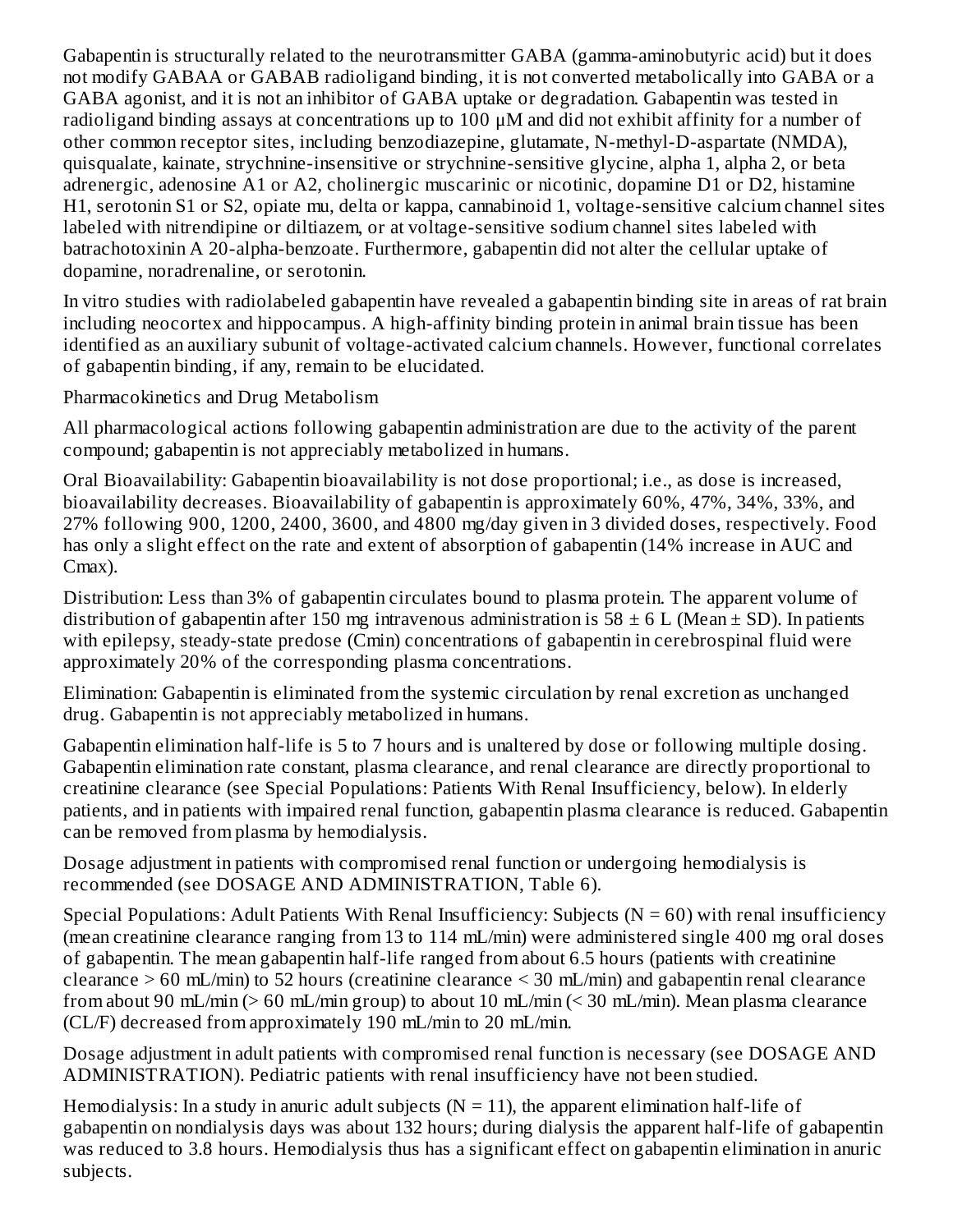Dosage adjustment in patients undergoing hemodialysis is necessary (see DOSAGE AND ADMINISTRATION).

Hepatic Disease: Because gabapentin is not metabolized, no study was performed in patients with hepatic impairment.

Age: The effect of age was studied in subjects 20 to 80 years of age. Apparent oral clearance (CL/F) of gabapentin decreased as age increased, from about 225 mL/min in those under 30 years of age to about 125 mL/min in those over 70 years of age. Renal clearance (CLr) and CLr adjusted for body surface area also declined with age; however, the decline in the renal clearance of gabapentin with age can largely be explained by the decline in renal function. Reduction of gabapentin dose may be required in patients who have age related compromised renal function. (See PRECAUTIONS, Geriatric Use and DOSAGE AND ADMINISTRATION).

Pediatric: Gabapentin pharmacokinetics were determined in 48 pediatric subjects between the ages of 1 month and 12 years following a dose of approximately 10 mg/kg. Peak plasma concentrations were similar across the entire age group and occurred 2 to 3 hours postdose. In general, pediatric subjects between 1 month and < 5 years of age achieved approximately 30% lower exposure (AUC) than that observed in those 5 years of age and older. Accordingly, oral clearance normalized per body weight was higher in the younger children. Apparent oral clearance of gabapentin was directly proportional to creatinine clearance. Gabapentin elimination half-life averaged 4.7 hours and was similar across the age groups studied.

A population pharmacokinetic analysis was performed in 253 pediatric subjects between 1 month and 13 years of age. Patients received 10 to 65 mg/kg/day given TID. Apparent oral clearance (CL/F) was directly proportional to creatinine clearance and this relationship was similar following a single dose and at steady state. Higher oral clearance values were observed in children < 5 years of age compared to those observed in children 5 years of age and older, when normalized per body weight. The clearance was highly variable in infants < 1 year of age. The normalized CL/F values observed in pediatric patients 5 years of age and older were consistent with values observed in adults after a single dose. The oral volume of distribution normalized per body weight was constant across the age range.

These pharmacokinetic data indicate that the effective daily dose in pediatric patients with epilepsy ages 3 and 4 years should be 40 mg/kg/day to achieve average plasma concentrations similar to those achieved in patients 5 years of age and older receiving gabapentin at 30 mg/kg/day (see DOSAGE AND ADMINISTRATION).

Gender: Although no formal study has been conducted to compare the pharmacokinetics of gabapentin in men and women, it appears that the pharmacokinetic parameters for males and females are similar and there are no significant gender differences.

Race: Pharmacokinetic differences due to race have not been studied. Because gabapentin is primarily renally excreted and there are no important racial differences in creatinine clearance, pharmacokinetic differences due to race are not expected.

# **CLINICAL STUDIES SECTION**

Gabapentin was evaluated for the management of postherpetic neuralgia (PHN) in 2 randomized, doubleblind, placebo-controlled, multicenter studies;  $N = 563$  patients in the intent-to-treat (ITT) population (Table 1). Patients were enrolled if they continued to have pain for more than 3 months after healing of the herpes zoster skin rash.

|  |  | <b>TABLE 1. Controlled PHN Studies: Duration, Dosages and Number of Patients</b> |
|--|--|----------------------------------------------------------------------------------|
|  |  |                                                                                  |

| Study | Study | Gabapentin(mg/day)a Patients Receiving Patients |            |           |
|-------|-------|-------------------------------------------------|------------|-----------|
|       |       | Duration Target Dose                            | Gabapentin | Receiving |
|       |       |                                                 |            | Placebo   |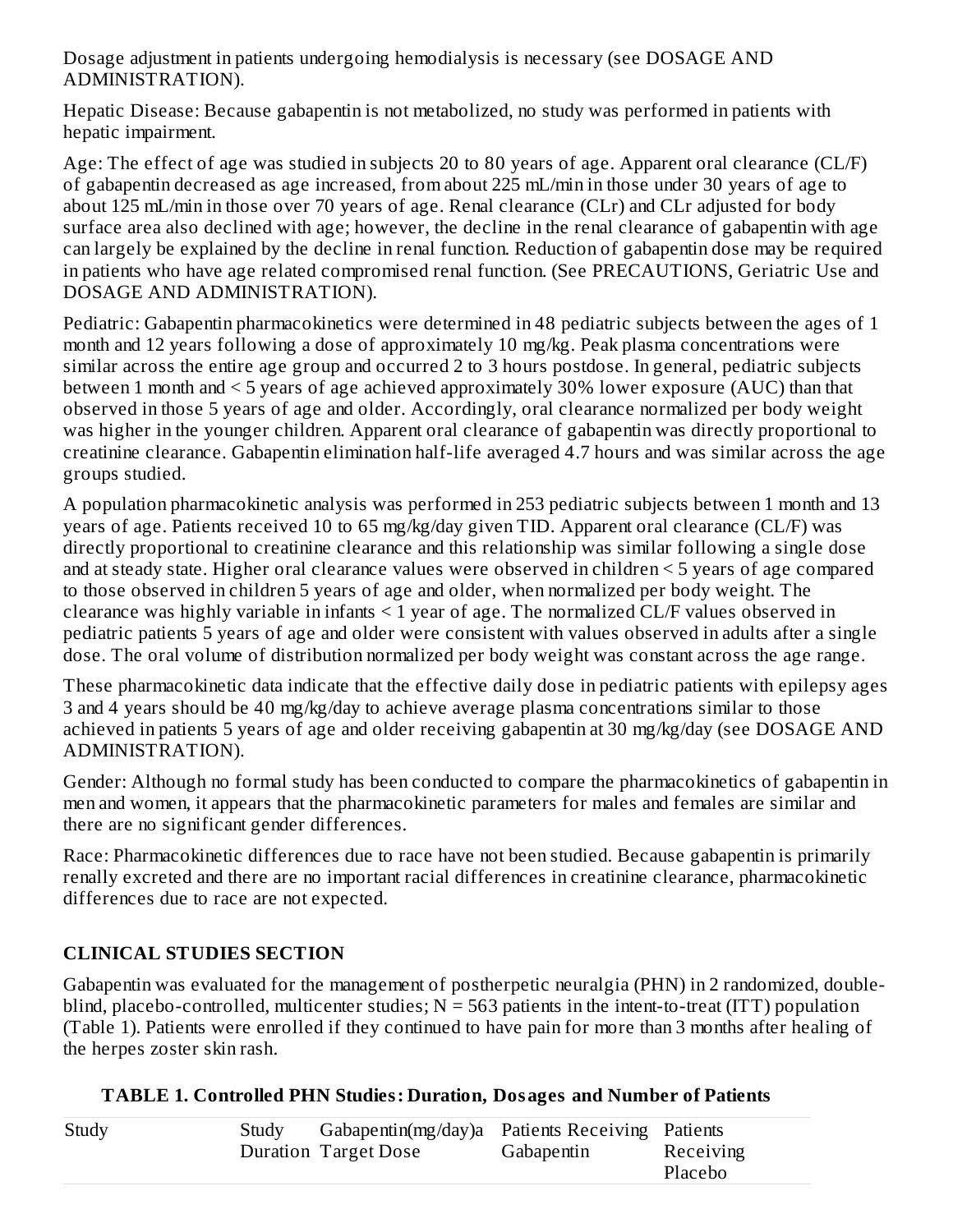| $\mathbf{1}$   | 8 weeks          | 3600       | 113 | 116 |
|----------------|------------------|------------|-----|-----|
| $\overline{2}$ | 7 weeks          | 1800, 2400 | 223 | 111 |
|                | Total 336<br>フフフ |            |     |     |

a Given in 3 divided doses (TID)

Each study included a 1 week baseline during which patients were screened for eligibility and a 7-or 8 week double-blind phase (3 or 4 weeks of titration and 4 weeks of fixed dose). Patients initiated treatment with titration to a maximum of 900 mg/day gabapentin over 3 days. Dosages were then to be titrated in 600 to 1200 mg/day increments at 3-to 7-day intervals to target dose over 3 to 4 weeks. In Study 1, patients were continued on lower doses if not able to achieve the target dose. During baseline and treatment, patients recorded their pain in a daily diary using an 11-point numeric pain rating scale ranging from 0 (no pain) to 10 (worst possible pain). A mean pain score during baseline of at least 4 was required for randomization (baseline mean pain score for Studies 1 and 2 combined was 6.4). Analyses were conducted using the ITT population (all randomized patients who received at least one dose of study medication).

Both studies showed significant differences from placebo at all doses tested.

A significant reduction in weekly mean pain scores was seen by Week 1 in both studies, and significant differences were maintained to the end of treatment. Comparable treatment effects were observed in all active treatment arms. Pharmacokinetic/pharmacodynamic modeling provided confirmatory evidence of efficacy across all doses. Figures 1 and 2 show these changes for Studies 1 and 2.

The proportion of responders (those patients reporting at least 50% improvement in endpoint pain score compared with baseline) was calculated for each study ( Figure 3).

# **Epilepsy**

The effectiveness of gabapentin as adjunctive therapy (added to other antiepileptic drugs) was established in multicenter placebo-controlled, double-blind, parallel-group clinical trials in adult and pediatric patients (3 years and older) with refractory partial seizures.

Evidence of effectiveness was obtained in three trials conducted in 705 patients (age 12 years and above) and one trial conducted in 247 pediatric patients (3 to 12 years of age). The patients enrolled had a history of at least 4 partial seizures per month in spite of receiving one or more antiepileptic drugs at therapeutic levels and were observed on their established antiepileptic drug regimen during a 12 week baseline period (6 weeks in the study of pediatric patients). In patients continuing to have at least 2 (or 4 in some studies) seizures per month, gabapentin or placebo was then added on to the existing therapy during a 12 week treatment period. Effectiveness was assessed primarily on the basis of the percent of patients with a 50% or greater reduction in seizure frequency from baseline to treatment (the "responder rate") and a derived measure called response ratio, a measure of change defined as  $(T - B)/(T + B)$ , where B is the patient's baseline seizure frequency and T is the patient's seizure frequency during treatment. Response ratio is distributed within the range -1 to +1. A zero value indicates no change while complete elimination of seizures would give a value of -1; increased seizure rates would give positive values. A response ratio of -0.33 corresponds to a 50% reduction in seizure frequency. The results given below are for all partial seizures in the intent-to-treat (all patients who received any doses of treatment) population in each study, unless otherwise indicated.

One study compared gabapentin 1200 mg/day divided TID with placebo. Responder rate was 23% (14/61) in the gabapentin group and 9% (6/66) in the placebo group; the difference between groups was statistically significant. Response ratio was also better in the gabapentin group (-0.199) than in the placebo group (-0.044), a difference that also achieved statistical significance.

A second study compared primarily 1200 mg/day divided TID gabapentin (N=101) with placebo (N=98). Additional smaller gabapentin dosage groups (600 mg/day, N=53; 1800 mg/day, N=54) were also studied for information regarding dose response. Responder rate was higher in the gabapentin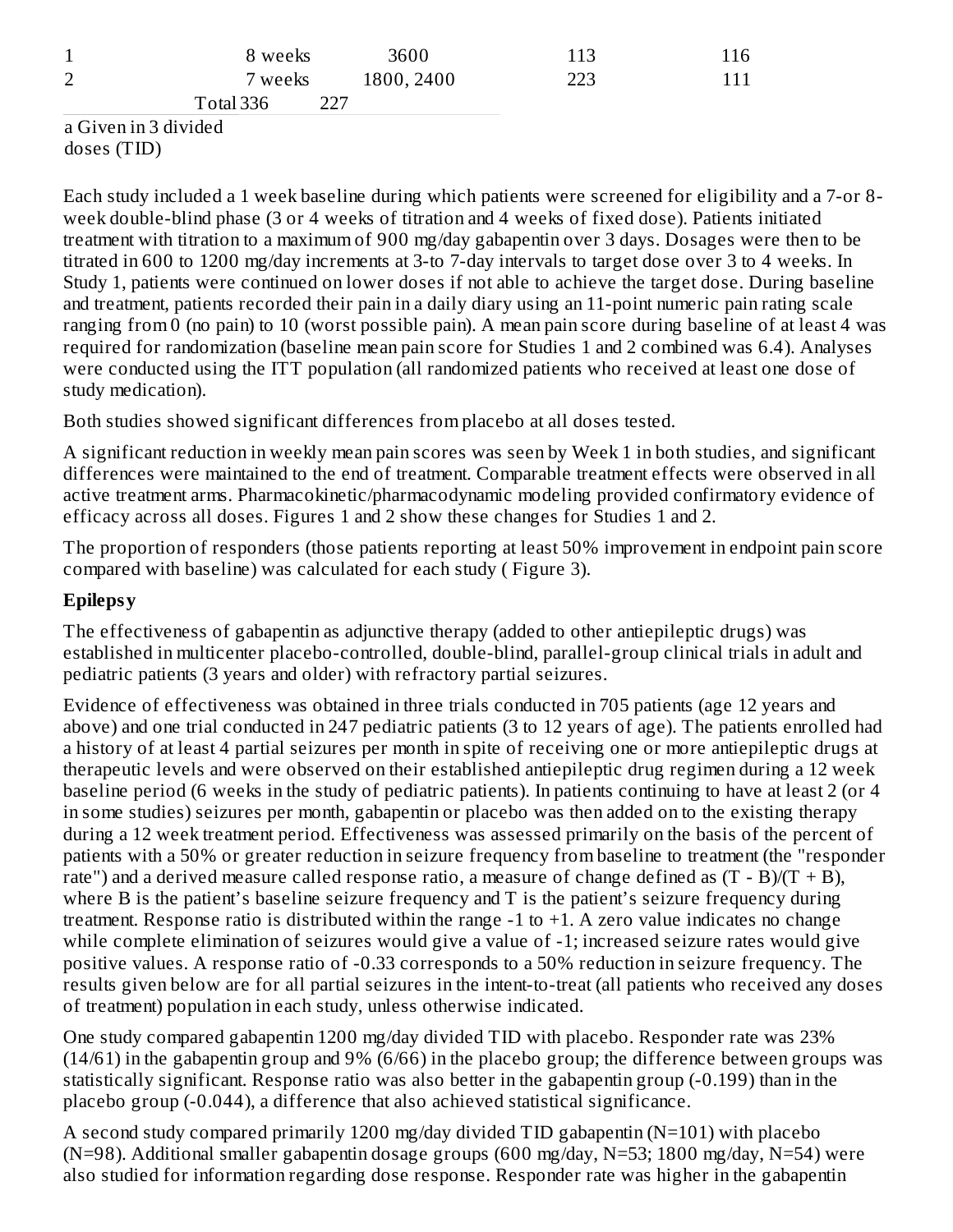1200 mg/day group (16%) than in the placebo group (8%), but the difference was not statistically significant. The responder rate at 600 mg (17%) was also not significantly higher than in the placebo, but the responder rate in the 1800 mg group (26%) was statistically significantly superior to the placebo rate. Response ratio was better in the gabapentin 1200 mg/day group (-0.103) than in the placebo group  $(-0.022)$ ; but this difference was also not statistically significant ( $p = 0.224$ ). A better response was seen in the gabapentin 600 mg/day group (-0.105) and 1800 mg/day group (-0.222) than in the 1200 mg/day group, with the 1800 mg/day group achieving statistical significance compared to the placebo group.

A third study compared gabapentin 900 mg/day divided TID (N=111) and placebo (N=109). An additional gabapentin 1200 mg/day dosage group ( $N = 52$ ) provided dose-response data. A statistically significant difference in responder rate was seen in the gabapentin 900 mg/day group (22%) compared to that in the placebo group (10%). Response ratio was also statistically significantly superior in the gabapentin 900 mg/day group (-0.119) compared to that in the placebo group (-0.027), as was response ratio in 1200 mg/day gabapentin (-0.184) compared to placebo.

Analyses were also performed in each study to examine the effect of gabapentin on preventing secondarily generalized tonic-clonic seizures. Patients who experienced a secondarily generalized tonic-clonic seizure in either the baseline or in the treatment period in all three placebo-controlled studies were included in these analyses. There were several response ratio comparisons that showed a statistically significant advantage for gabapentin compared to placebo and favorable trends for almost all comparisons.

Analysis of responder rate using combined data from all three studies and all doses ( $N = 162$ , gabapentin; N = 89, placebo) also showed a significant advantage for gabapentin over placebo in reducing the frequency of secondarily generalized tonic-clonic seizures.

In two of the three controlled studies, more than one dose of gabapentin was used. Within each study the results did not show a consistently increased response to dose. However, looking across studies, a trend toward increasing efficacy with increasing dose is evident (see Figure 4).

In the figure, treatment effect magnitude, measured on the Y axis in terms of the difference in the proportion of gabapentin and placebo assigned patients attaining a 50% or greater reduction in seizure frequency from baseline, is plotted against the daily dose of gabapentin administered (X axis).

Although no formal analysis by gender has been performed, estimates of response (Response Ratio) derived from clinical trials (398 men, 307 women) indicate no important gender differences exist. There was no consistent pattern indicating that age had any effect on the response to gabapentin. There were insufficient numbers of patients of races other than Caucasian to permit a comparison of efficacy among racial groups.

A fourth study in pediatric patients age 3 to 12 years compared 25 to 35 mg/kg/day gabapentin ( $N = 118$ ) with placebo ( $N = 127$ ). For all partial seizures in the intent-to-treat population, the response ratio was statistically significantly better for the gabapentin group (-0.146) than for the placebo group (-0.079). For the same population, the responder rate for gabapentin (21%) was not significantly different from placebo (18%).

A study in pediatric patients age 1 month to 3 years compared 40 mg/kg/day gabapentin ( $N = 38$ ) with placebo ( $N = 38$ ) in patients who were receiving at least one marketed antiepileptic drug and had at least one partial seizure during the screening period (within 2 weeks prior to baseline). Patients had up to 48 hours of baseline and up to 72 hours of double-blind video EEG monitoring to record and count the occurrence of seizures. There were no statistically significant differences between treatments in either the response ratio or responder rate.

# **INDICATIONS & USAGE SECTION**

**Postherpetic Neuralgia**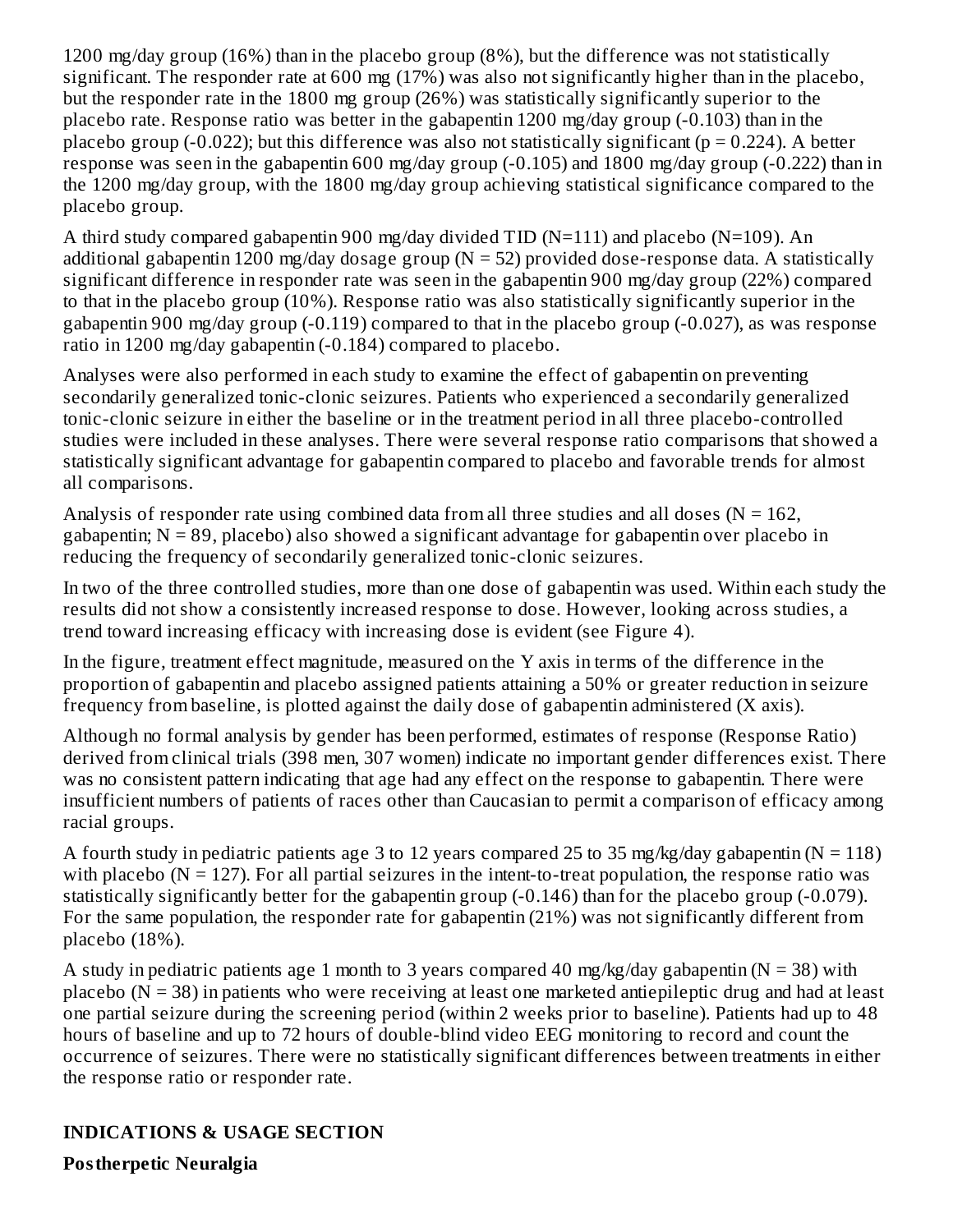Gabapentin tablets USP are indicated for the management of postherpetic neuralgia in adults.

#### **Epilepsy**

Gabapentin tablets USP are indicated as adjunctive therapy in the treatment of partial seizures with and without secondary generalization in patients over 12 years of age with epilepsy. Gabapentin tablets USP are also indicated as adjunctive therapy in the treatment of partial seizures in pediatric patients age 3 to 12 years.

#### **CONTRAINDICATIONS SECTION**

Gabapentin tablets USP are contraindicated in patients who have demonstrated hypersensitivity to the drug or its ingredients.

#### **WARNINGS SECTION**

#### **Suicidal Behavior and Ideation**

Antiepileptic drugs (AEDs), including gabapentin, increase the risk of suicidal thoughts or behavior in patients taking these drugs for any indication. Patients treated with any AED for any indication should be monitored for the emergence or worsening of depression, suicidal thoughts or behavior, and/or any unusual changes in mood or behavior.

Pooled analyses of 199 placebo-controlled clinical trials (mono- and adjunctive therapy) of 11 different AEDs showed that patients randomized to one of the AEDs had approximately twice the risk (adjusted Relative Risk 1.8, 95% CI:1.2, 2.7) of suicidal thinking or behavior compared to patients randomized to placebo. In these trials, which had a median treatment duration of 12 weeks, the estimated incidence rate of suicidal behavior or ideation among 27,863 AED-treated patients was 0.43%, compared to 0.24% among 16,029 placebo-treated patients, representing an increase of approximately one case of suicidal thinking or behavior for every 530 patients treated. There were four suicides in drug-treated patients in the trials and none in placebo-treated patients, but the number is too small to allow any conclusion about drug effect on suicide.

The increased risk of suicidal thoughts or behavior with AEDs was observed as early as one week after starting drug treatment with AEDs and persisted for the duration of treatment assessed. Because most trials included in the analysis did not extend beyond 24 weeks, the risk of suicidal thoughts or behavior beyond 24 weeks could not be assessed.

The risk of suicidal thoughts or behavior was generally consistent among drugs in the data analyzed. The finding of increased risk with AEDs of varying mechanisms of action and across a range of indications suggests that the risk applies to all AEDs used for any indication. The risk did not vary substantially by age (5 to 100 years) in the clinical trials analyzed. Table 2 shows absolute and relative risk by indication for all evaluated AEDs.

| Indication Placebo |                        |          | Drug Patients Relative Risk: Incidence Risk Difference: |                        |
|--------------------|------------------------|----------|---------------------------------------------------------|------------------------|
|                    |                        |          | Patients with with Events of Events in Drug             | <b>Additional Drug</b> |
|                    | Events Per             | Per 1000 | Patients/Incidence in                                   | Patients with Events   |
|                    | 1000 Patients Patients |          | Placebo Patients                                        | Per 1000 Patients      |
| Epilepsy           | 1.0                    | 3.4      | 3.5                                                     | 2.4                    |
| Psychiatric        | 5.7                    | 8.5      | 1.5                                                     | 2.9                    |
| Other              | 1.0                    | 1.8      | 1.9                                                     | 0.9                    |
| Total              | 2.4                    | 4.3      | 1.8                                                     | 1.9                    |

#### **TABLE 2. Risk by Indication for Antiepileptic Drugs in the Pooled Analysis**

The relative risk for suicidal thoughts or behavior was higher in clinical trials for epilepsy than in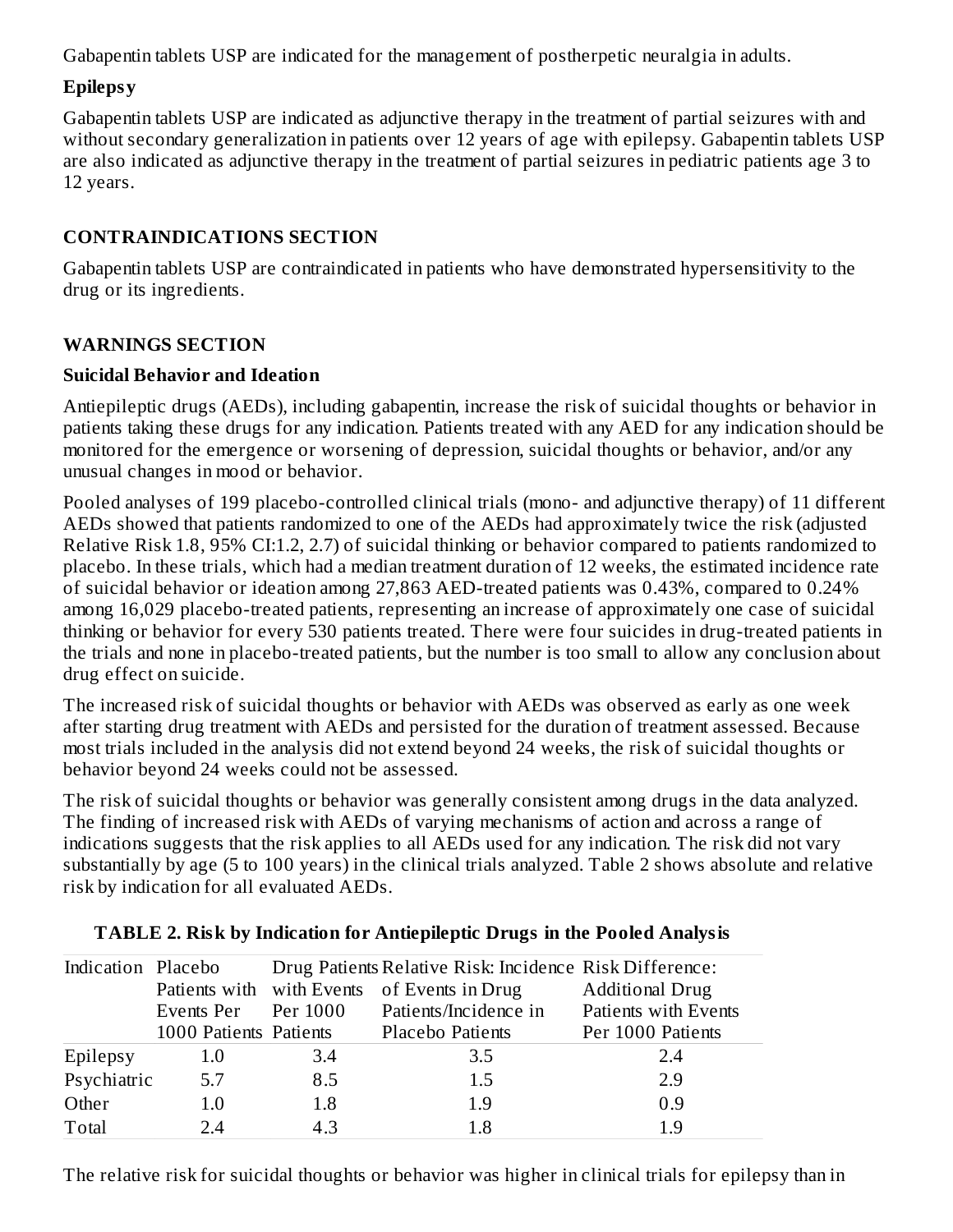clinical trials for psychiatric or other conditions, but the absolute risk differences were similar for the epilepsy and psychiatric indications.

Anyone considering prescribing gabapentin or any other AED must balance the risk of suicidal thoughts or behavior with the risk of untreated illness. Epilepsy and many other illnesses for which AEDs are prescribed are themselves associated with morbidity and mortality and an increased risk of suicidal thoughts and behavior. Should suicidal thoughts and behavior emerge during treatment, the prescriber needs to consider whether the emergence of these symptoms in any given patient may be related to the illness being treated.

Patients, their caregivers, and families should be informed that AEDs increase the risk of suicidal thoughts and behavior and should be advised of the need to be alert for the emergence or worsening of the signs and symptoms of depression, any unusual changes in mood or behavior, or the emergence of suicidal thoughts, behavior, or thoughts about self-harm. Behaviors of concern should be reported immediately to healthcare providers.

# **Neuropsychiatric Advers e Events–Pediatric Patients 3 to 12 Years of Age**

Gabapentin use in pediatric patients with epilepsy 3 to 12 years of age is associated with the occurrence of central nervous system related adverse events. The most significant of these can be classified into the following categories: 1) emotional lability (primarily behavioral problems), 2) hostility, including aggressive behaviors, 3) thought disorder, including concentration problems and change in school performance, and 4) hyperkinesia (primarily restlessness and hyperactivity). Among the gabapentintreated patients, most of the events were mild to moderate in intensity.

In controlled trials in pediatric patients 3 to 12 years of age, the incidence of these adverse events was: emotional lability 6% (gabapentin-treated patients) vs. 1.3% (placebo-treated patients); hostility 5.2% vs. 1.3%; hyperkinesia 4.7% vs. 2.9%; and thought disorder 1.7% vs. 0%. One of these events, a report of hostility, was considered serious. Discontinuation of gabapentin treatment occurred in 1.3% of patients reporting emotional lability and hyperkinesia and 0.9% of gabapentin-treated patients reporting hostility and thought disorder. One placebo-treated patient (0.4%) withdrew due to emotional lability.

# **Withdrawal Precipitated Seizure, Status Epilepticus**

Antiepileptic drugs should not be abruptly discontinued because of the possibility of increasing seizure frequency.

In the placebo-controlled studies in patients  $> 12$  years of age, the incidence of status epilepticus in patients receiving gabapentin was 0.6% (3 of 543) versus 0.5% in patients receiving placebo (2 of 378). Among the 2074 patients > 12 years of age treated with gabapentin across all studies (controlled and uncontrolled) 31 (1.5%) had status epilepticus. Of these, 14 patients had no prior history of status epilepticus either before treatment or while on other medications. Because adequate historical data are not available, it is impossible to say whether or not treatment with gabapentin is associated with a higher or lower rate of status epilepticus than would be expected to occur in a similar population not treated with gabapentin.

# **Tumorigenic Potential**

In standard preclinical in vivo lifetime carcinogenicity studies, an unexpectedly high incidence of pancreatic acinar adenocarcinomas was identified in male, but not female, rats (see PRECAUTIONS, Carcinogenesis, Mutagenesis, Impairment of Fertility). The clinical significance of this finding is unknown. Clinical experience during gabapentin's premarketing development provides no direct means to assess its potential for inducing tumors in humans.

In clinical studies in adjunctive therapy in epilepsy comprising 2085 patient-years of exposure in patients > 12 years of age, new tumors were reported in 10 patients (2 breast, 3 brain, 2 lung, 1 adrenal, 1 non-Hodgkin's lymphoma, 1 endometrial carcinoma in situ), and preexisting tumors worsened in 11 patients (9 brain, 1 breast, 1 prostate) during or up to 2 years following discontinuation of gabapentin. Without knowledge of the background incidence and recurrence in a similar population not treated with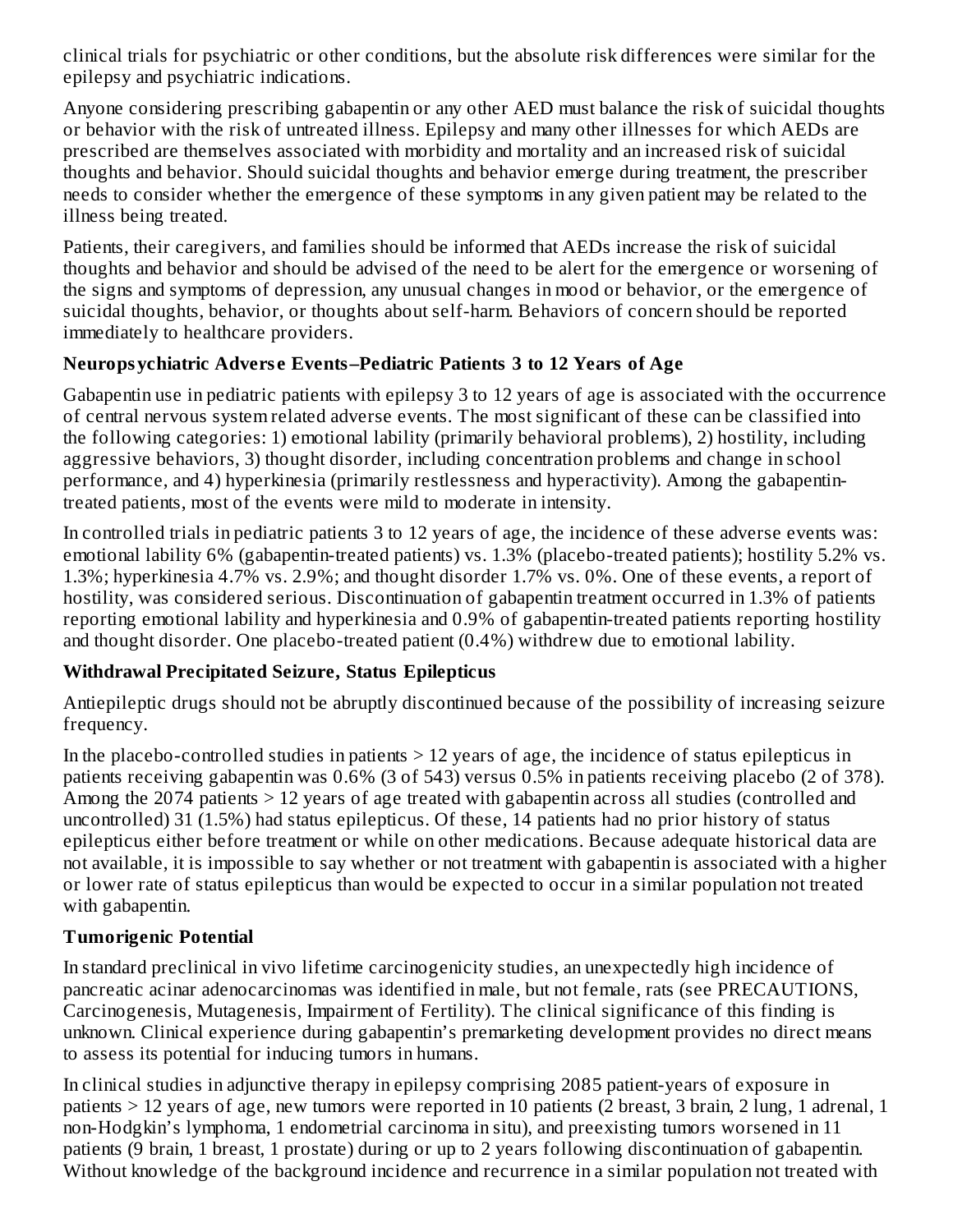gabapentin, it is impossible to know whether the incidence seen in this cohort is or is not affected by treatment.

# **Sudden and Unexplained Death in Patients with Epilepsy**

During the course of premarketing development of gabapentin 8 sudden and unexplained deaths were recorded among a cohort of 2203 patients treated (2103 patient-years of exposure).

Some of these could represent seizure-related deaths in which the seizure was not observed, e.g., at night. This represents an incidence of 0.0038 deaths per patient-year. Although this rate exceeds that expected in a healthy population matched for age and sex, it is within the range of estimates for the incidence of sudden unexplained deaths in patients with epilepsy not receiving gabapentin (ranging from 0.0005 for the general population of epileptics to 0.003 for a clinical trial population similar to that in the gabapentin program, to 0.005 for patients with refractory epilepsy). Consequently, whether these figures are reassuring or raise further concern depends on comparability of the populations reported upon to the gabapentin cohort and the accuracy of the estimates provided.

# **Drug Reaction with Eosinophilia and Systemic Symptoms (DRESS)/Multiorgan hypers ensitivity**

Drug Reaction with Eosinophilia and Systemic Symptoms (DRESS), also known as Multiorgan hypersensitivity, has been reported in patients taking antiepileptic drugs, including gabapentin. Some of these events have been fatal or life-threatening. DRESS typically, although not exclusively, presents with fever, rash, and/or lymphadenopathy, in association with other organ system involvement, such as hepatitis, nephritis, hematological abnormalities, myocarditis, or myositis sometimes resembling an acute viral infection. Eosinophilia is often present. Because this disorder is variable in its expression, other organ systems not noted here may be involved.

It is important to note that early manifestations of hypersensitivity, such as fever or lymphadenopathy, may be present even though rash is not evident. If such signs or symptoms are present, the patient should be evaluated immediately. Gabapentin should be discontinued if an alternative etiology for the signs or symptoms cannot be established.

# **PRECAUTIONS SECTION**

# Information for Patients

Inform patients of the availability of a Medication Guide, and instruct them to read the Medication Guide prior to taking gabapentin. Instruct patients to take gabapentin only as prescribed.

Patients, their caregivers, and families should be counseled that AEDs, including gabapentin,may increase the risk of suicidal thoughts and behavior and should be advised of the need to be alert for the emergence or worsening of symptoms of depression, any unusual changes in mood or behavior, or the emergence of suicidal thoughts, behavior, or thoughts about self-harm. Behaviors of concern should be reported immediately to healthcare providers.

Patients should be advised that gabapentin may cause dizziness, somnolence and other symptoms and signs of CNS depression. Accordingly, they should be advised neither to drive a car nor to operate other complex machinery until they have gained sufficient experience on gabapentin to gauge whether or not it affects their mental and/or motor performance adversely.

Patients who require concomitant treatment with morphine may experience increases in gabapentin concentrations. Patients should be carefully observed for signs of CNS depression, such as somnolence, and the dose of gabapentin or morphine should be reduced appropriately (see Drug Interactions).

Patients should be encouraged to enroll in the North American Antiepileptic Drug (NAAED) Pregnancy Registry if they become pregnant. This registry is collecting information about the safety of antiepileptic drugs during pregnancy. To enroll, patients can call the toll free number 1-888-233-2334 (see PRECAUTIONS, Pregnancy section).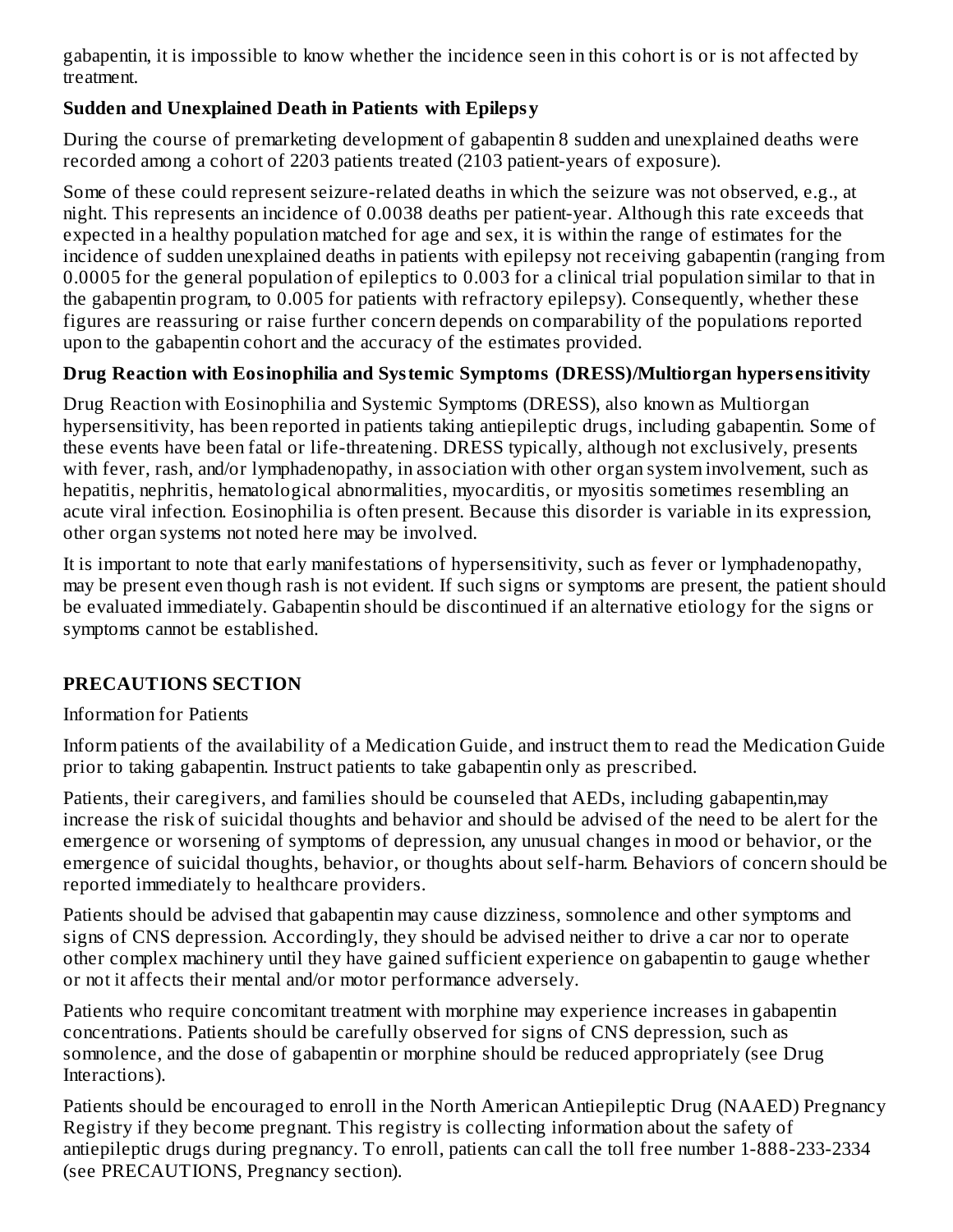## Laboratory Tests

Clinical trials data do not indicate that routine monitoring of clinical laboratory parameters is necessary for the safe use of gabapentin. The value of monitoring gabapentin blood concentrations has not been established. Gabapentin may be used in combination with other antiepileptic drugs without concern for alteration of the blood concentrations of gabapentin or of other antiepileptic drugs.

# Drug Interactions

In vitro studies were conducted to investigate the potential of gabapentin to inhibit the major cytochrome P450 enzymes (CYP1A2, CYP2A6, CYP2C9, CYP2C19, CYP2D6, CYP2E1, and CYP3A4) that mediate drug and xenobiotic metabolism using isoform selective marker substrates and human liver microsomal preparations. Only at the highest concentration tested (171 mcg/mL; 1 mM) was a slight degree of inhibition (14% to 30%) of isoform CYP2A6 observed. No inhibition of any of the other isoforms tested was observed at gabapentin concentrations up to 171 mcg/mL (approximately 15 times the Cmax at 3600 mg/day).

Gabapentin is not appreciably metabolized nor does it interfere with the metabolism of commonly coadministered antiepileptic drugs.

The drug interaction data described in this section were obtained from studies involving healthy adults and adult patients with epilepsy.

Phenytoin: In a single (400 mg) and multiple dose (400 mg TID) study of gabapentin in epileptic patients (N=8) maintained on phenytoin monotherapy for at least 2 months, gabapentin had no effect on the steady-state trough plasma concentrations of phenytoin and phenytoin had no effect on gabapentin pharmacokinetics.

Carbamazepine: Steady-state trough plasma carbamazepine and carbamazepine 10, 11 epoxide concentrations were not affected by concomitant gabapentin (400 mg TID; N=12) administration. Likewise, gabapentin pharmacokinetics were unaltered by carbamazepine administration.

Valproic Acid: The mean steady-state trough serum valproic acid concentrations prior to and during concomitant gabapentin administration (400 mg TID;  $N = 17$ ) were not different and neither were gabapentin pharmacokinetic parameters affected by valproic acid.

Phenobarbital: Estimates of steady-state pharmacokinetic parameters for phenobarbital or gabapentin  $(300 \text{ mg TID}; N=12)$  are identical whether the drugs are administered alone or together.

Naproxen: Coadministration ( $N = 18$ ) of naproxen sodium capsules (250 mg) with gabapentin (125 mg) appears to increase the amount of gabapentin absorbed by 12% to 15%. Gabapentin had no effect on naproxen pharmacokinetic parameters. These doses are lower than the therapeutic doses for both drugs. The magnitude of interaction within the recommended dose ranges of either drug is not known.

Hydrocodone: Coadministration of gabapentin (125 to 500 mg; N=48) decreases hydrocodone (10 mg; N=50) Cmax and AUC values in a dose-dependent manner relative to administration of hydrocodone alone; Cmax and AUC values are 3% to 4% lower, respectively, after administration of 125 mg gabapentin and 21% to 22% lower, respectively, after administration of 500 mg gabapentin. The mechanism for this interaction is unknown. Hydrocodone increases gabapentin AUC values by 14%. The magnitude of interaction at other doses is not known.

Morphine: A literature article reported that when a 60 mg controlled-release morphine capsule was administered 2 hours prior to a 600 mg gabapentin capsule (N=12), mean gabapentin AUC increased by 44% compared to gabapentin administered without morphine (see PRECAUTIONS). Morphine pharmacokinetic parameter values were not affected by administration of gabapentin 2 hours after morphine. The magnitude of interaction at other doses is not known.

Cimetidine: In the presence of cimetidine at 300 mg QID ( $N = 12$ ) the mean apparent oral clearance of gabapentin fell by 14% and creatinine clearance fell by 10%. Thus cimetidine appeared to alter the renal excretion of both gabapentin and creatinine, an endogenous marker of renal function. This small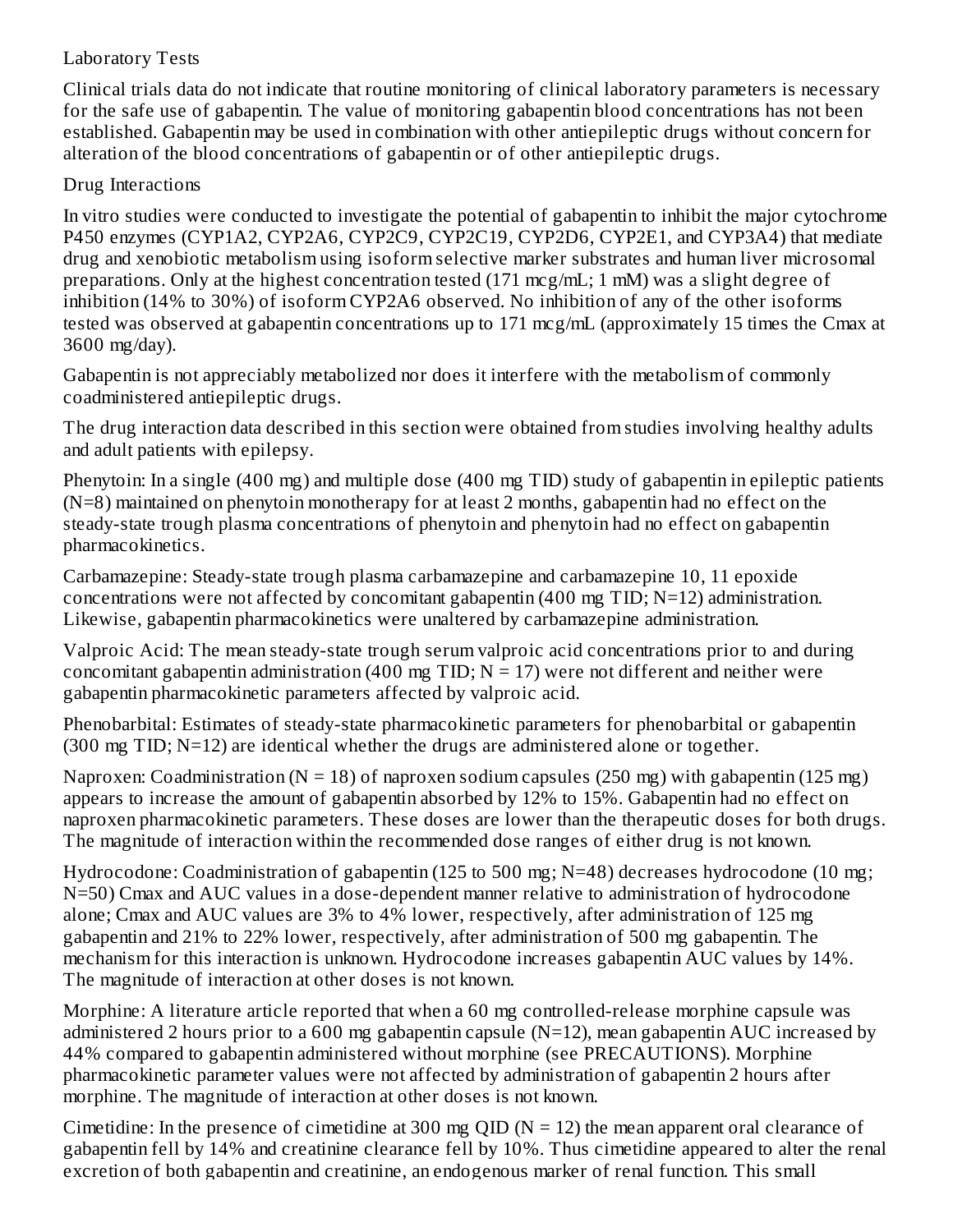decrease in excretion of gabapentin by cimetidine is not expected to be of clinical importance. The effect of gabapentin on cimetidine was not evaluated.

Oral Contraceptive: Based on AUC and half-life, multiple-dose pharmacokinetic profiles of norethindrone and ethinyl estradiol following administration of tablets containing 2.5 mg of norethindrone acetate and 50 mcg of ethinyl estradiol were similar with and without coadministration of gabapentin (400 mg TID;  $N = 13$ ). The Cmax of norethindrone was 13% higher when it was coadministered with gabapentin; this interaction is not expected to be of clinical importance.

Antacid (Maalox®): Maalox reduced the bioavailability of gabapentin (N=16) by about 20%. This decrease in bioavailability was about 5% when gabapentin was administered 2 hours after Maalox. It is recommended that gabapentin be taken at least 2 hours following Maalox administration.

Effect of Probenecid: Probenecid is a blocker of renal tubular secretion. Gabapentin pharmacokinetic parameters without and with probenecid were comparable. This indicates that gabapentin does not undergo renal tubular secretion by the pathway that is blocked by probenecid.

Drug/Laboratory Test Interactions:

Because false positive readings were reported with the Ames N-Multistix SG® dipstick test for urinary protein when gabapentin was added to other antiepileptic drugs, the more specific sulfosalicylic acid precipitation procedure is recommended to determine the presence of urine protein.

Carcinogenesis, Mutagenesis, Impairment of Fertility

Gabapentin was given in the diet to mice at 200, 600, and 2000 mg/kg/day and to rats at 250, 1000, and 2000 mg/kg/day for 2 years. A statistically significant increase in the incidence of pancreatic acinar cell adenomas and carcinomas was found in male rats receiving the high dose; the no-effect dose for the occurrence of carcinomas was 1000 mg/kg/day. Peak plasma concentrations of gabapentin in rats receiving the high dose of 2000 mg/kg were 10 times higher than plasma concentrations in humans receiving 3600 mg per day, and in rats receiving 1000 mg/kg/day peak plasma concentrations were 6.5 times higher than in humans receiving 3600 mg/day. The pancreatic acinar cell carcinomas did not affect survival, did not metastasize and were not locally invasive. The relevance of this finding to carcinogenic risk in humans is unclear.

Studies designed to investigate the mechanism of gabapentin-induced pancreatic carcinogenesis in rats indicate that gabapentin stimulates DNA synthesis in rat pancreatic acinar cells in vitro and, thus, may be acting as a tumor promoter by enhancing mitogenic activity. It is not known whether gabapentin has the ability to increase cell proliferation in other cell types or in other species, including humans.

Gabapentin did not demonstrate mutagenic or genotoxic potential in three in vitro and four in vivo assays. It was negative in the Ames test and the in vitro HGPRT forward mutation assay in Chinese hamster lung cells; it did not produce significant increases in chromosomal aberrations in the in vitro Chinese hamster lung cell assay; it was negative in the in vivo chromosomal aberration assay and in the in vivo micronucleus test in Chinese hamster bone marrow; it was negative in the in vivo mouse micronucleus assay; and it did not induce unscheduled DNA synthesis in hepatocytes from rats given gabapentin.

No adverse effects on fertility or reproduction were observed in rats at doses up to 2000 mg/kg (approximately 5 times the maximum recommended human dose on an mg/m2 basis).

# Pregnancy

Pregnancy Category C: Gabapentin has been shown to be fetotoxic in rodents, causing delayed ossification of several bones in the skull, vertebrae, forelimbs, and hindlimbs. These effects occurred when pregnant mice received oral doses of 1000 or 3000 mg/kg/day during the period of organogenesis, or approximately 1 to 4 times the maximum dose of 3600 mg/day given to epileptic patients on a mg/m2 basis. The no-effect level was 500 mg/kg/day or approximately ½ of the human dose on a mg/m2 basis.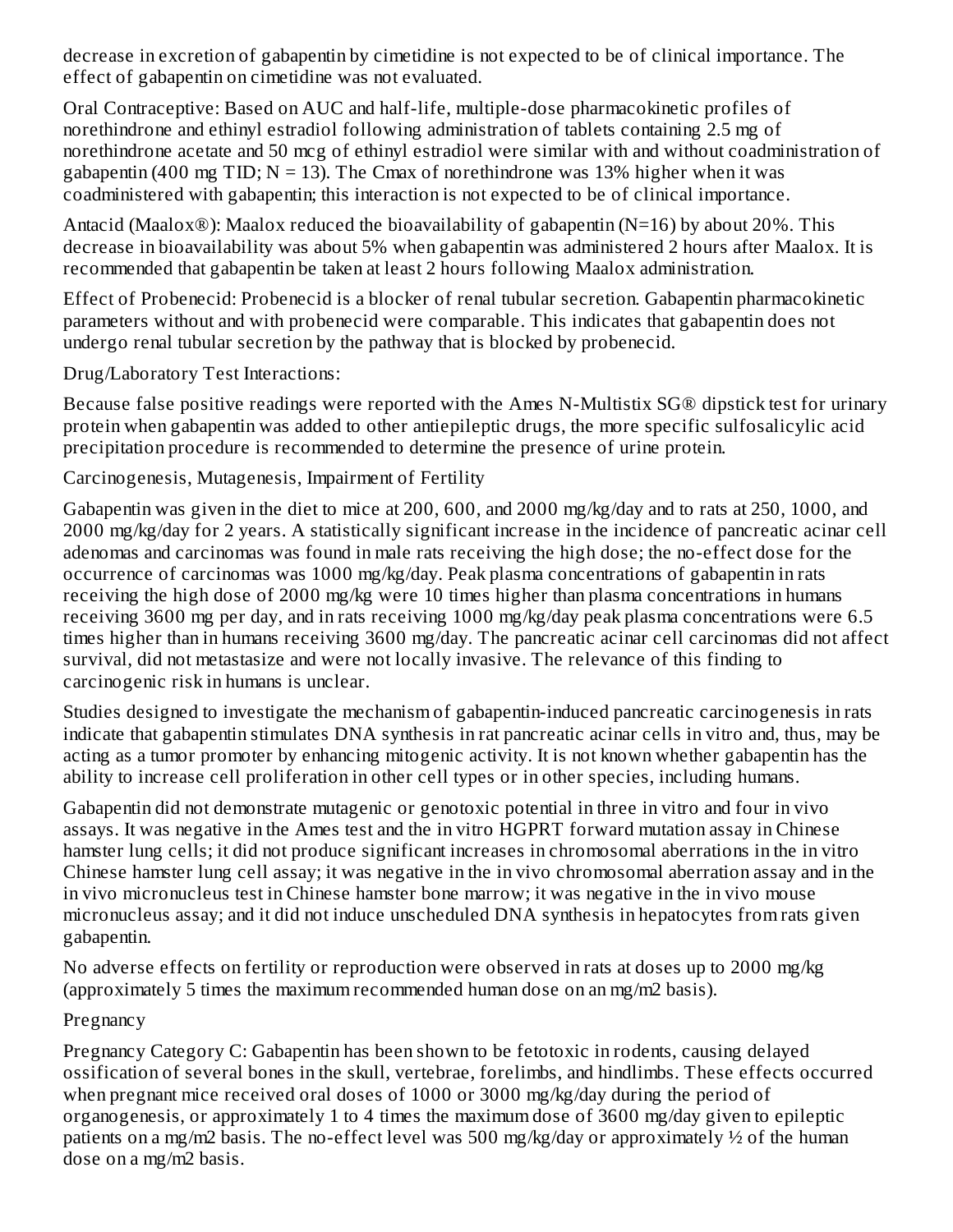When rats were dosed prior to and during mating, and throughout gestation, pups from all dose groups (500, 1000 and 2000 mg/kg/day) were affected. These doses are equivalent to less than approximately 1 to 5 times the maximum human dose on a mg/m2 basis. There was an increased incidence of hydroureter and/or hydronephrosis in rats in a study of fertility and general reproductive performance at 2000 mg/kg/day with no effect at 1000 mg/kg/day, in a teratology study at 1500 mg/kg/day with no effect at 300 mg/kg/day, and in a perinatal and postnatal study at all doses studied (500, 1000 and 2000 mg/kg/day). The doses at which the effects occurred are approximately 1 to 5 times the maximum human dose of 3600 mg/day on a mg/m2 basis; the no-effect doses were approximately 3 times (Fertility and General Reproductive Performance study) and approximately equal to (Teratogenicity study) the maximum human dose on a mg/m2 basis. Other than hydroureter and hydronephrosis, the etiologies of which are unclear, the incidence of malformations was not increased compared to controls in offspring of mice, rats, or rabbits given doses up to 50 times (mice), 30 times (rats), and 25 times (rabbits) the human daily dose on a mg/kg basis, or 4 times (mice), 5 times (rats), or 8 times (rabbits) the human daily dose on a mg/m2 basis.

In a teratology study in rabbits, an increased incidence of postimplantation fetal loss occurred in dams exposed to 60, 300, and 1500 mg/kg/day, or less than approximately ¼ to 8 times the maximum human dose on a mg/m2 basis. There are no adequate and well-controlled studies in pregnant women. This drug should be used during pregnancy only if the potential benefit justifies the potential risk to the fetus.

To provide information regarding the effects of in utero exposure to gabapentin, physicians are advised to recommend that pregnant patients taking gabapentin enroll in the North American Antiepileptic Drug (NAAED) Pregnancy Registry. This can be done by calling the toll free number 1-888-233-2334, and must be done by patients themselves. Information on the registry can also be found at the website http://www.aedpregnancyregistry.org/.

#### Use in Nursing Mothers

Gabapentin is secreted into human milk following oral administration. A nursed infant could be exposed to a maximum dose of approximately 1 mg/kg/day of gabapentin. Because the effect on the nursing infant is unknown, gabapentin should be used in women who are nursing only if the benefits clearly outweigh the risks.

### Pediatric Use

Safety and effectiveness of gabapentin in the management of postherpetic neuralgia in pediatric patients have not been established.

Effectiveness as adjunctive therapy in the treatment of partial seizures in pediatric patients below the age of 3 years has not been established (see CLINICALPHARMACOLOGY, Clinical Studies).

### Geriatric Use

The total number of patients treated with gabapentin in controlled clinical trials in patients with postherpetic neuralgia was 336, of which 102 (30%) were 65 to 74 years of age, and 168 (50%) were 75 years of age and older. There was a larger treatment effect in patients 75 years of age and older compared with younger patients who received the same dosage. Since gabapentin is almost exclusively eliminated by renal excretion, the larger treatment effect observed in patients  $\geq$  75 years may be a consequence of increased gabapentin exposure for a given dose that results from an age-related decrease in renal function. However, other factors cannot be excluded. The types and incidence of adverse events were similar across age groups except for peripheral edema and ataxia, which tended to increase in incidence with age.

Clinical studies of gabapentin in epilepsy did not include sufficient numbers of subjects aged 65 and over to determine whether they responded differently from younger subjects. Other reported clinical experience has not identified differences in responses between the elderly and younger patients. In general, dose selection for an elderly patient should be cautious, usually starting at the low end of the dosing range, reflecting the greater frequency of decreased hepatic, renal, or cardiac function, and of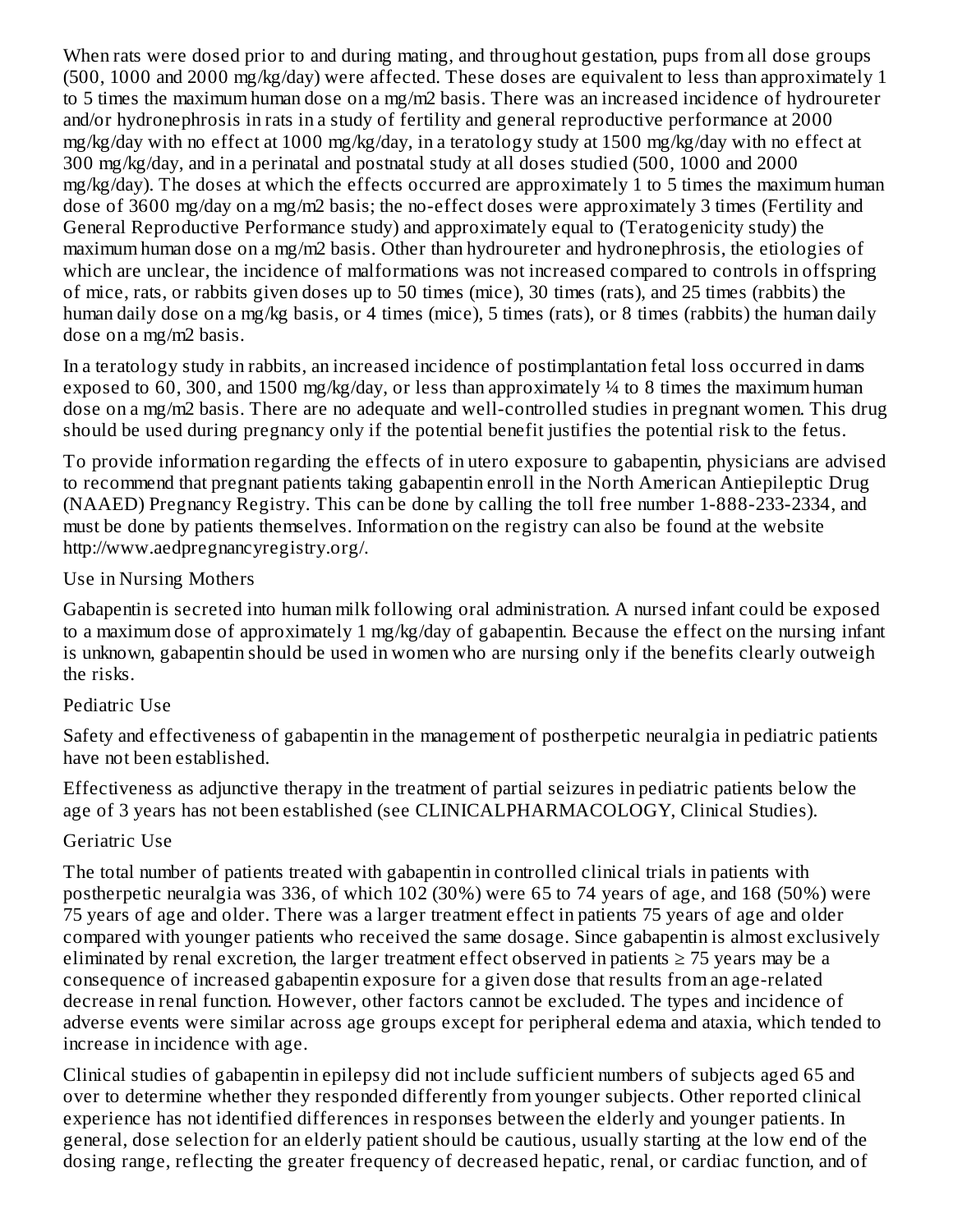concomitant disease or other drug therapy.

This drug is known to be substantially excreted by the kidney, and the risk of toxic reactions to this drug may be greater in patients with impaired renal function. Because elderly patients are more likely to have decreased renal function, care should be taken in dose selection, and dose should be adjusted based on creatinine clearance values in these patients (see CLINICAL PHARMACOLOGY, ADVERSE REACTIONS, and DOSAGE AND ADMINISTRATION sections).

## **ADVERSE REACTIONS SECTION**

#### Postherpetic Neuralgia

The most commonly observed adverse events associated with the use of gabapentin in adults, not seen at an equivalent frequency among placebo-treated patients, were dizziness, somnolence, and peripheral edema.

In the 2 controlled studies in postherpetic neuralgia, 16% of the 336 patients who received gabapentin and 9% of the 227 patients who received placebo discontinued treatment because of an adverse event. The adverse events that most frequently led to withdrawal in gabapentin-treated patients were dizziness, somnolence, and nausea.

#### Incidence in Controlled Clinical Trials

Table 3 lists treatment-emergent signs and symptoms that occurred in at least 1% of gabapentin-treated patients with postherpetic neuralgia participating in placebo-controlled trials and that were numerically more frequent in the gabapentin group than in the placebo group. Adverse events were usually mild to moderate in intensity.

| Body System/Preferred Term          | Gabapentin $N = 336\%$ | PlaceboN = $227%$ |
|-------------------------------------|------------------------|-------------------|
| Body as a Whole                     |                        |                   |
| Asthenia                            | 5.7                    | 4.8               |
| Infection                           | 5.1                    | 3.5               |
| Headache                            | 3.3                    | 3.1               |
| Accidental injury                   | 3.3                    | 1.3               |
| Abdominal pain                      | 2.7                    | 2.6               |
| Digestive System                    |                        |                   |
| Diarrhea                            | 5.7                    | 3.1               |
| Dry mouth                           | 4.8                    | 1.3               |
| Constipation                        | 3.9                    | 1.8               |
| Nausea                              | 3.9                    | 3.1               |
| Vomiting                            | 3.3                    | 1.8               |
| Flatulence                          | 2.1                    | 1.8               |
| Metabolic and Nutritional Disorders |                        |                   |
| Peripheral edema                    | 8.3                    | 2.2               |
| Weight gain                         | 1.8                    | 0.0               |
| Hyperglycemia                       | 1.2                    | 0.4               |
| Nervous System                      |                        |                   |
| <b>Dizziness</b>                    | 28.0                   | 7.5               |
| Somnolence                          | 21.4                   | 5.3               |

#### **TABLE 3.Treatment-Emergent Advers e Event Incidence in Controlled Trials in Postherpetic Neuralgia (Events in at Least 1% of Gabapentin-Treated Patients and Numerically More Frequent Than in the Placebo Group)**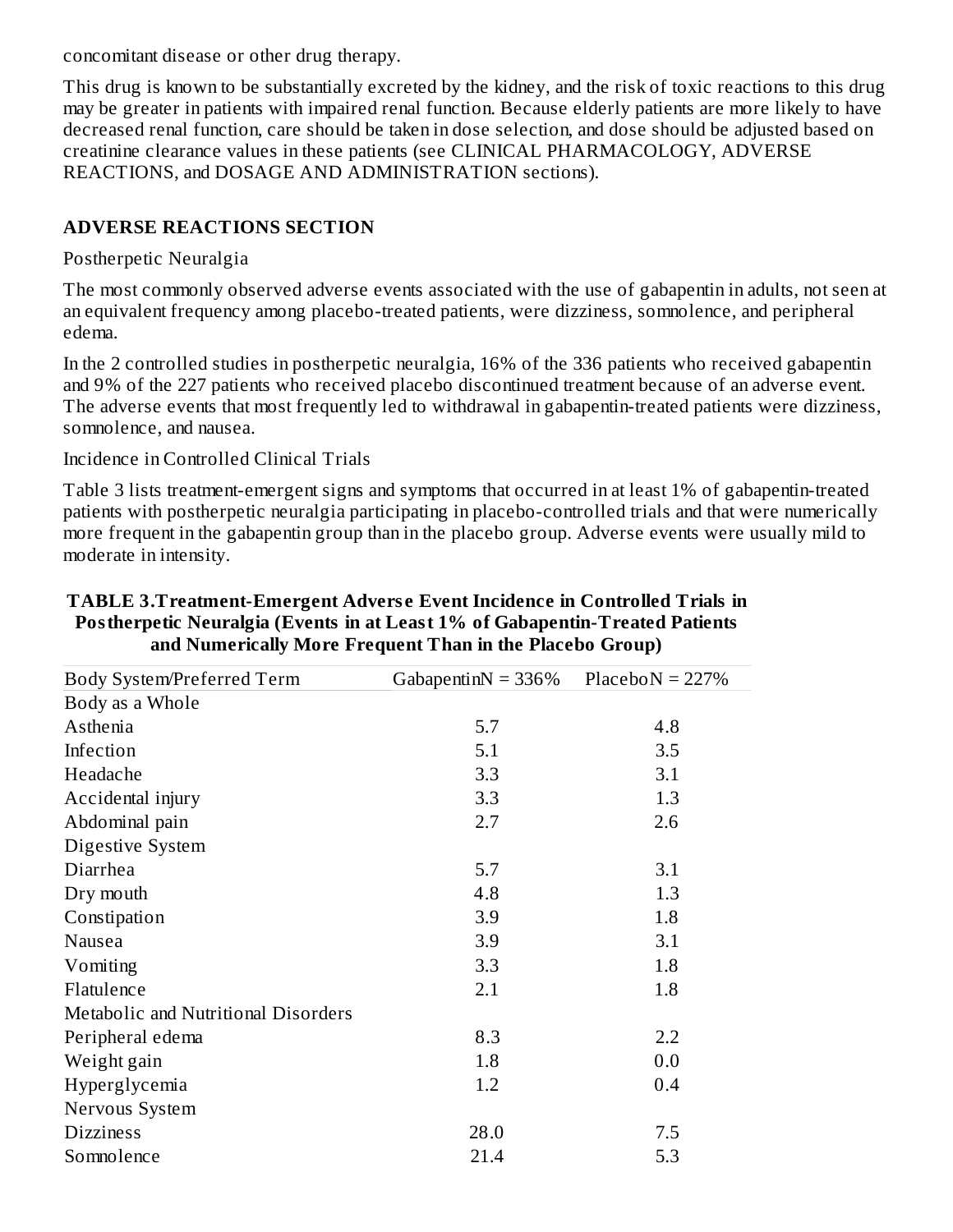| Ataxia                    | 3.3 | 0.0 |
|---------------------------|-----|-----|
| Thinking abnormal         | 2.7 | 0.0 |
| Abnormal gait             | 1.5 | 0.0 |
| Incoordination            | 1.5 | 0.0 |
| Amnesia                   | 1.2 | 0.9 |
| Hypesthesia               | 1.2 | 0.9 |
| <b>Respiratory System</b> |     |     |
| Pharyngitis               | 1.2 | 0.4 |
| Skin and Appendages       |     |     |
| Rash                      | 1.2 | 0.9 |
| <b>Special Senses</b>     |     |     |
| Amblyopiaa                | 2.7 | 0.9 |
| Conjunctivitis            | 1.2 | 0.0 |
| Diplopia                  | 1.2 | 0.0 |
| Otitis media              | 1.2 | 0.0 |

a Reported as blurred vision

Other events in more than 1% of patients but equally or more frequent in the placebo group included pain, tremor, neuralgia, back pain, dyspepsia, dyspnea, and flu syndrome.

There were no clinically important differences between men and women in the types and incidence of adverse events. Because there were few patients whose race was reported as other than white, there are insufficient data to support a statement regarding the distribution of adverse events by race.

### Epilepsy

The most commonly observed adverse events associated with the use of gabapentin in combination with other antiepileptic drugs in patients > 12 years of age, not seen at an equivalent frequency among placebo-treated patients, were somnolence, dizziness, ataxia, fatigue, and nystagmus. The most commonly observed adverse events reported with the use of gabapentin in combination with other antiepileptic drugs in pediatric patients 3 to 12 years of age, not seen at an equal frequency among placebo-treated patients, were viral infection, fever, nausea and/or vomiting, somnolence, and hostility (see WARNINGS, Neuropsychiatric Adverse Events).

Approximately 7% of the 2074 patients > 12 years of age and approximately 7% of the 449 pediatric patients 3 to 12 years of age who received gabapentin in premarketing clinical trials discontinued treatment because of an adverse event. The adverse events most commonly associated with withdrawal in patients  $> 12$  years of age were somnolence (1.2%), ataxia (0.8%), fatigue (0.6%), nausea and/or vomiting (0.6%), and dizziness (0.6%). The adverse events most commonly associated with withdrawal in pediatric patients were emotional lability (1.6%), hostility (1.3%), and hyperkinesia (1.1%).

### Incidence in Controlled Clinical Trials

Table 4 lists treatment-emergent signs and symptoms that occurred in at least 1% of gabapentin-treated patients >12 years of age with epilepsy participating in placebo-controlled trials and were numerically more common in the gabapentin group. In these studies, either gabapentin or placebo was added to the patient's current antiepileptic drug therapy. Adverse events were usually mild to moderate in intensity.

The prescriber should be aware that these figures, obtained when gabapentin was added to concurrent antiepileptic drug therapy, cannot be used to predict the frequency of adverse events in the course of usual medical practice where patient characteristics and other factors may differ from those prevailing during clinical studies. Similarly, the cited frequencies cannot be directly compared with figures obtained from other clinical investigations involving different treatments, uses, or investigators. An inspection of these frequencies, however, does provide the prescribing physician with one basis to estimate the relative contribution of drug and nondrug factors to the adverse event incidences in the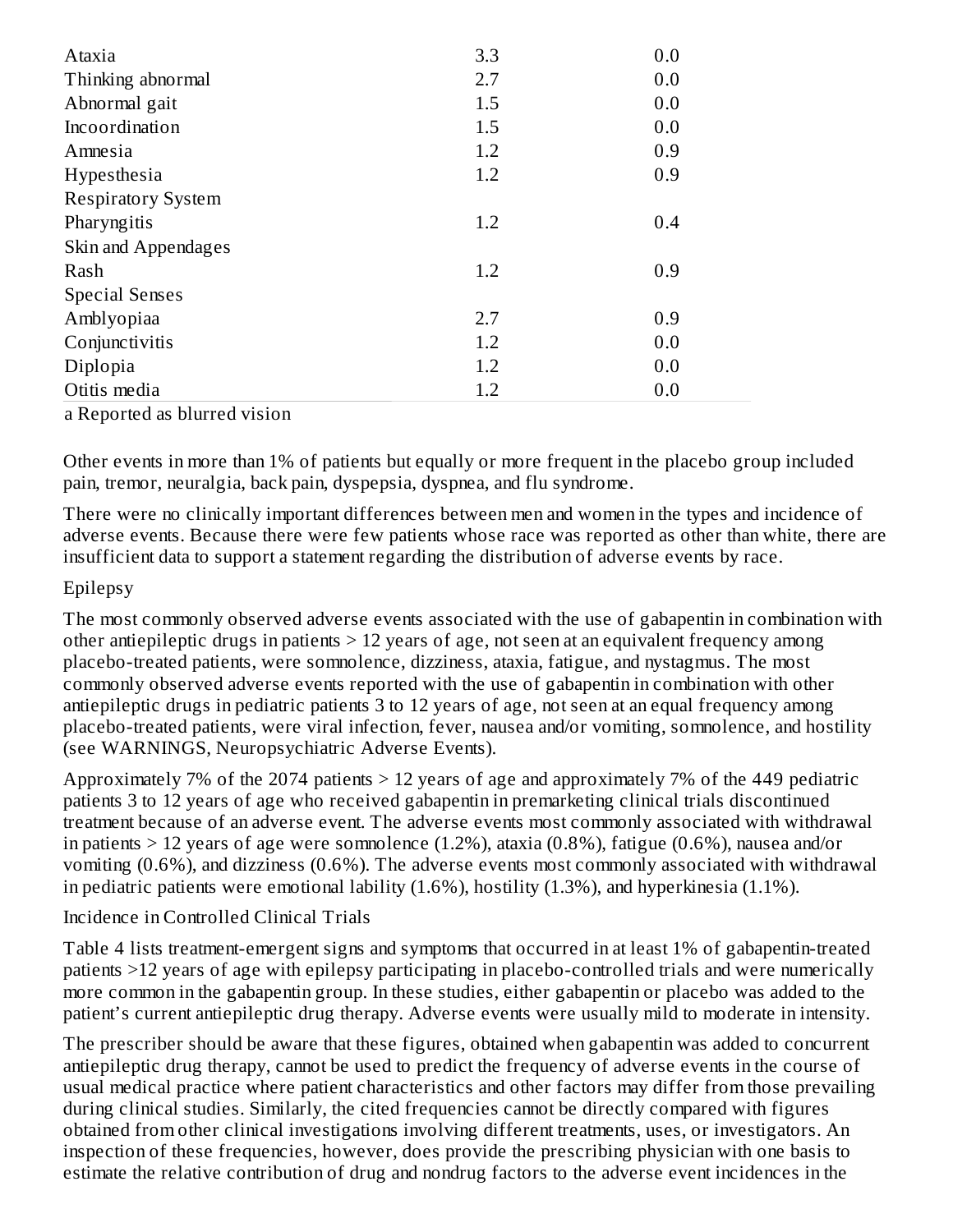population studied.

| Body System/Adverse Event         | Gabapentina $N =$<br>543% | $PlaceboaN =$<br>378% |
|-----------------------------------|---------------------------|-----------------------|
| Body as a Whole                   |                           |                       |
| Fatigue                           | 11.0                      | 5.0                   |
| Weight increase                   | 2.9                       | 1.6                   |
| Back pain                         | 1.8                       | 0.5                   |
| Peripheral edema                  | 1.7                       | 0.5                   |
| Cardiovascular                    |                           |                       |
| Vasodilation                      | 1.1                       | 0.3                   |
| Digestive System                  |                           |                       |
| Dyspepsia                         | 2.2                       | 0.5                   |
| Mouth or throat dry               | 1.7                       | 0.5                   |
| Constipation                      | 1.5                       | 0.8                   |
| Dental abnormalities              | 1.5                       | 0.3                   |
| Increased appetite                | 1.1                       | 0.8                   |
| Hematologic and Lymphatic Systems |                           |                       |
| Leukopenia                        | 1.1                       | 0.5                   |
| Musculoskeletal System            |                           |                       |
| Myalgia                           | 2.0                       | 1.9                   |
| Fracture                          | 1.1                       | 0.8                   |
| Nervous System                    |                           |                       |
| Somnolence                        | 19.3                      | 8.7                   |
| <b>Dizziness</b>                  | 17.1                      | 6.9                   |
| Ataxia                            | 12.5                      | 5.6                   |
| Nystagmus                         | 8.3                       | 4.0                   |
| Tremor                            | 6.8                       | 3.2                   |
| Nervousness                       | 2.4                       | 1.9                   |
| Dysarthria                        | 2.4                       | 0.5                   |
| Amnesia                           | 2.2                       | 0.0                   |
| Depression                        | 1.8                       | 1.1                   |
| Thinking Abnormal                 | 1.7                       | 1.3                   |
| Twitching                         | 1.3                       | 0.5                   |
| <b>Coordination Abnormal</b>      | 1.1                       | 0.3                   |
| <b>Respiratory System</b>         |                           |                       |
| Rhinitis                          | 4.1                       | 3.7                   |
| Pharyngitis                       | 2.8                       | 1.6                   |
| Coughing                          | 1.8                       | 1.3                   |
| Skin and Appendages               |                           |                       |
| Abrasion                          | 1.3                       | 0.0                   |
| Pruritus                          | 1.3                       | 0.5                   |
| <b>Urogenital System</b>          |                           |                       |
| Impotence                         | 1.5                       | 1.1                   |

**TABLE 4.Treatment-Emergent Advers e Event Incidence in Controlled Add-On Trials in Patients > 12 Years of Age (Events in at Least 1% of Gabapentin patients and numerically more frequent than in the placebo group)**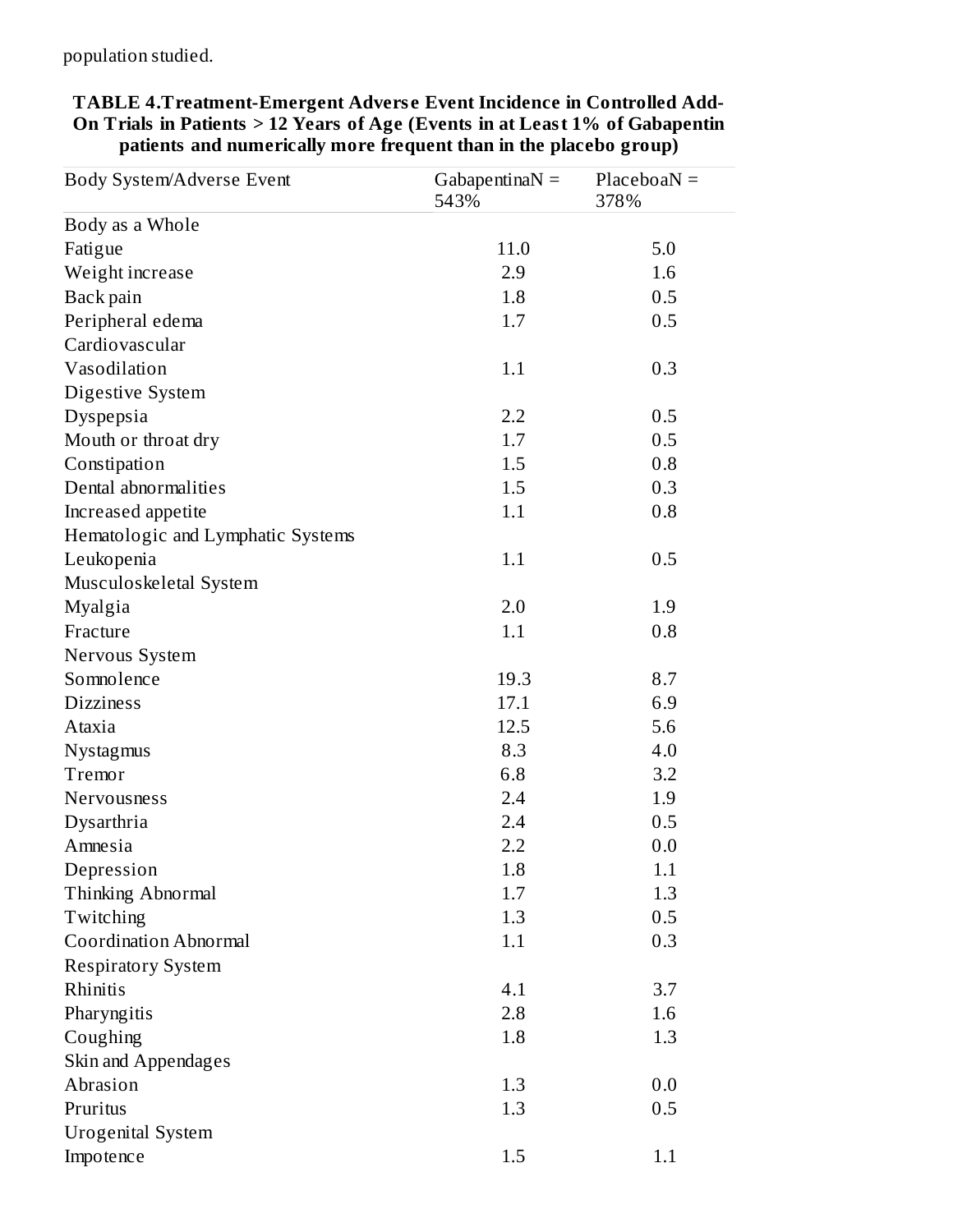| <b>Special Senses</b>                        |     |     |
|----------------------------------------------|-----|-----|
| Diplopia                                     | 5.9 | 1.9 |
| Amblyopiab                                   | 4.2 | 1.1 |
| <b>Laboratory Deviations</b>                 |     |     |
| WBC decreased                                | 1.1 | 0.5 |
| a Plus background antiepileptic drug therapy |     |     |
| h Amblyonia was often described as blurred   |     |     |

buyopia was often described as blurred.

vision

Other events in more than 1% of patients >12 years of age but equally or more frequent in the placebo group included: headache, viral infection, fever, nausea and/or vomiting, abdominal pain, diarrhea, convulsions, confusion, insomnia, emotional lability, rash, acne.

Among the treatment-emergent adverse events occurring at an incidence of at least 10% of gabapentintreated patients, somnolence and ataxia appeared to exhibit a positive dose-response relationship.

The overall incidence of adverse events and the types of adverse events seen were similar among men and women treated with gabapentin. The incidence of adverse events increased slightly with increasing age in patients treated with either gabapentin or placebo. Because only 3% of patients (28/921) in placebo-controlled studies were identified as nonwhite (black or other), there are insufficient data to support a statement regarding the distribution of adverse events by race.

Table 5 lists treatment-emergent signs and symptoms that occurred in at least 2% of gabapentin-treated patients age 3 to 12 years of age with epilepsy participating in placebo-controlled trials and were numerically more common in the gabapentin group. Adverse events were usually mild to moderate in intensity.

| Body System/Adverse Event | Gabapentina $N = 119\%$ Placeboa $N = 128\%$ |     |
|---------------------------|----------------------------------------------|-----|
| Body as a Whole           |                                              |     |
| Viral infection           | 10.9                                         | 3.1 |
| Fever                     | 10.1                                         | 3.1 |
| Weight increase           | 3.4                                          | 0.8 |
| Fatigue                   | 3.4                                          | 1.6 |
| Digestive System          |                                              |     |
| Nausea and/or vomiting    | 8.4                                          | 7   |
| Nervous System            |                                              |     |
| Somnolence                | 8.4                                          | 4.7 |
| Hostility                 | 7.6                                          | 2.3 |
| Emotional lability        | 4.2                                          | 1.6 |
| <b>Dizziness</b>          | 2.5                                          | 1.6 |
| Hyperkinesia              | 2.5                                          | 0.8 |
| <b>Respiratory System</b> |                                              |     |
| <b>Bronchitis</b>         | 3.4                                          | 0.8 |
| Respiratory infection     | 2.5                                          | 0.8 |

#### **TABLE 5. Treatment-Emergent Advers e Event Incidence in Pediatric Patients Age 3 to 12 Years in a Controlled Add-On Trial (Events in at Least 2% of Gabapentin patients and numerically more frequent than in the placebo group)**

a Plus background antiepileptic drug therapy

Other events in more than 2% of pediatric patients 3 to 12 years of age but equally or more frequent in the placebo group included: pharyngitis, upper respiratory infection, headache, rhinitis, convulsions,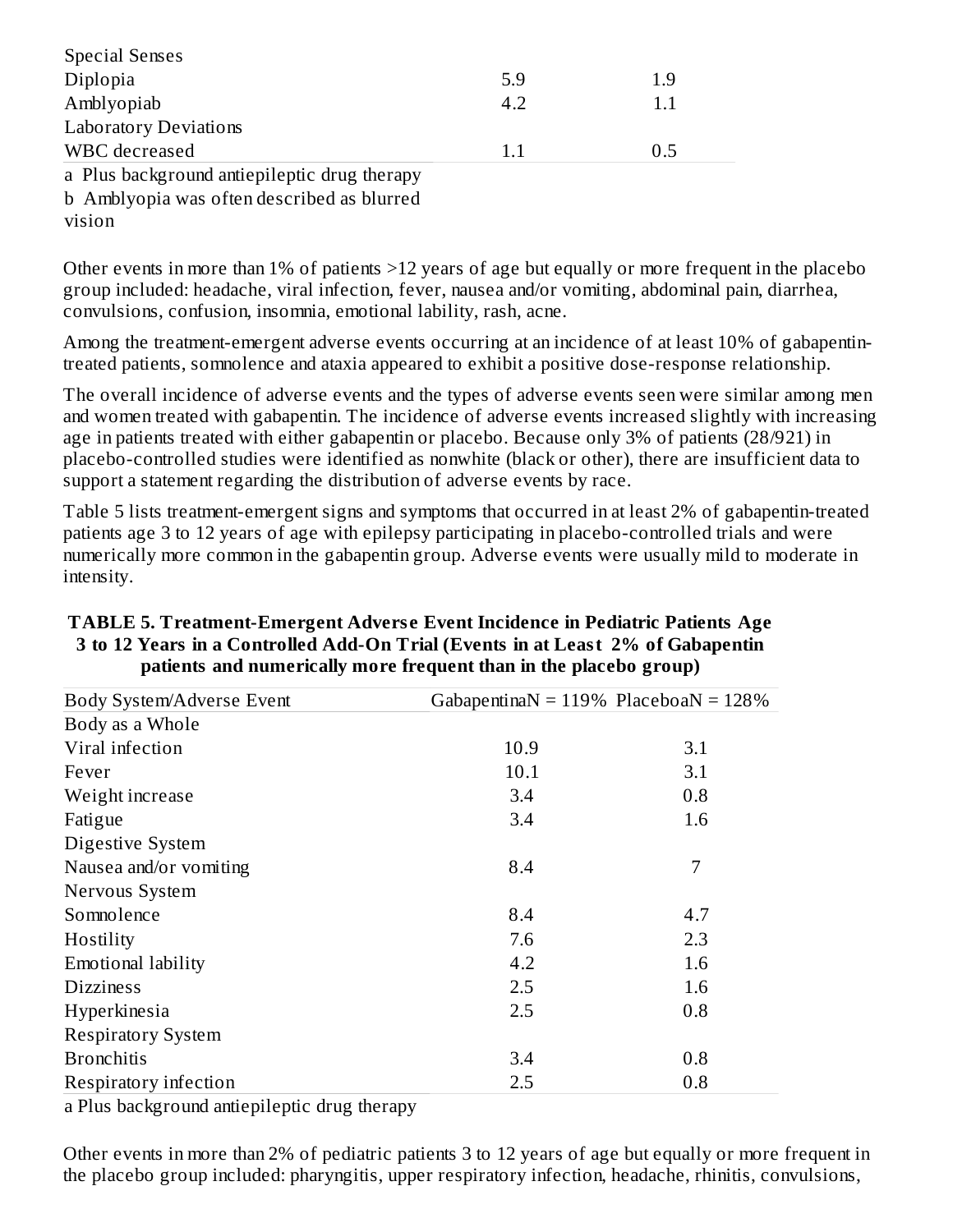diarrhea, anorexia, coughing, and otitis media.

Other Adverse Events Observed During All Clinical Trials

Clinical Trials in Adults and Adolescents (Except Clinical Trials in Neuropathic Pain)

Gabapentin has been administered to 4717 patients >12 years of age during all adjunctive therapy clinical trials (except clinical trials in patients with neuropathic pain), only some of which were placebo-controlled. During these trials, all adverse events were recorded by the clinical investigators using terminology of their own choosing. To provide a meaningful estimate of the proportion of individuals having adverse events, similar types of events were grouped into a smaller number of standardized categories using modified COSTART dictionary terminology. These categories are used in the listing below. The frequencies presented represent the proportion of the 4717 patients  $> 12$  years of age exposed to gabapentin who experienced an event of the type cited on at least one occasion while receiving gabapentin. All reported events are included except those already listed in Table 4, those too general to be informative, and those not reasonably associated with the use of the drug.

Events are further classified within body system categories and enumerated in order of decreasing frequency using the following definitions: frequent adverse events are defined as those occurring in at least 1/100 patients; infrequent adverse events are those occurring in 1/100 to 1/1000 patients; rare events are those occurring in fewer than 1/1000 patients.

Body as a Whole:

Frequent: asthenia, malaise, face edema.

Infrequent: allergy, generalized edema, weight decrease, chill.

Rare: strange feelings, lassitude, alcohol intolerance, hangover effect.

Cardiovascular System:

Frequent: hypertension.

Infrequent: hypotension, angina pectoris, peripheral vascular disorder, palpitation, tachycardia, migraine, murmur.

Rare: atrial fibrillation, heart failure, thrombophlebitis, deep thrombophlebitis, myocardial infarction, cerebrovascular accident, pulmonary thrombosis, ventricular extrasystoles, bradycardia, premature atrial contraction, pericardial rub, heart block, pulmonary embolus, hyperlipidemia, hypercholesterolemia, pericardial effusion, pericarditis.

Digestive System:

Frequent: anorexia, flatulence, gingivitis.

Infrequent: glossitis, gum hemorrhage, thirst, stomatitis, increased salivation, gastroenteritis, hemorrhoids, bloody stools, fecal incontinence, hepatomegaly.

Rare: dysphagia, eructation, pancreatitis, peptic ulcer, colitis, blisters in mouth, tooth discolor, perleche, salivary gland enlarged, lip hemorrhage, esophagitis, hiatal hernia, hematemesis, proctitis, irritable bowel syndrome, rectal hemorrhage, esophageal spasm.

Endocrine System:

Rare: hyperthyroid, hypothyroid, goiter, hypoestrogen, ovarian failure, epididymitis, swollen testicle, cushingoid appearance.

Hematologic and Lymphatic System:

Frequent: purpura most often described as bruises resulting from physical trauma.

Infrequent: anemia, thrombocytopenia, lymphadenopathy.

Rare: WBC count increased, lymphocytosis, non-Hodgkin's lymphoma, bleeding time increased.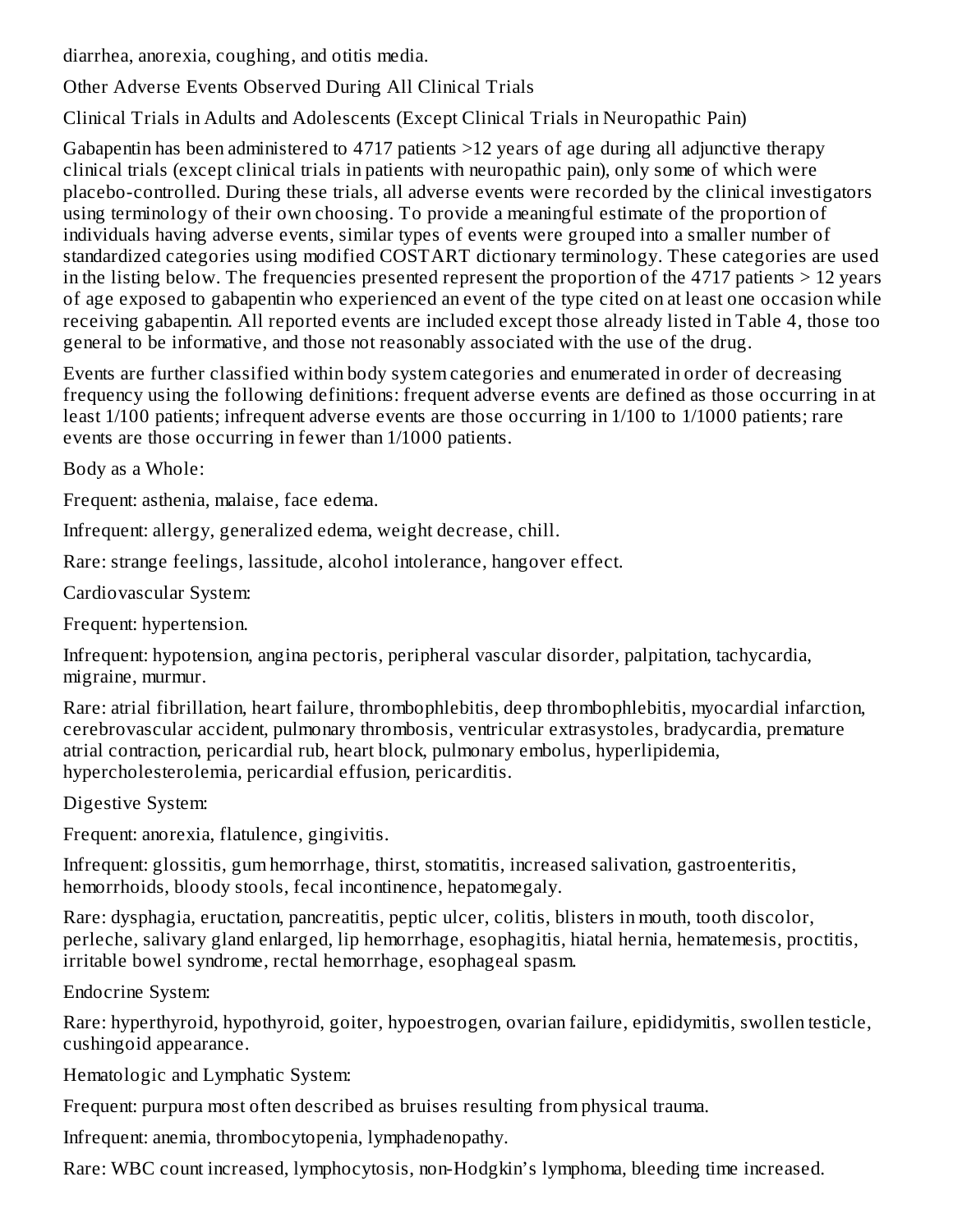Musculoskeletal System:

Frequent: arthralgia

Infrequent: tendinitis, arthritis, joint stiffness, joint swelling, positive Romberg test

Rare: costochondritis, osteoporosis, bursitis, contracture.

Nervous System:

Frequent: vertigo, hyperkinesia, paresthesia, decreased or absent reflexes, increased reflexes, anxiety, hostility.

Infrequent: CNS tumors, syncope, dreaming abnormal, aphasia, hypesthesia, intracranial hemorrhage, hypotonia, dysesthesia, paresis, dystonia, hemiplegia, facial paralysis, stupor, cerebellar dysfunction, positive Babinski sign, decreased position sense, subdural hematoma, apathy, hallucination, decrease or loss of libido, agitation, paranoia, depersonalization, euphoria, feeling high, doped-up sensation, psychosis.

Rare: choreoathetosis, orofacial dyskinesia, encephalopathy, nerve palsy, personality disorder, increased libido, subdued temperament, apraxia, fine motor control disorder, meningismus, local myoclonus, hyperesthesia, hypokinesia, mania, neurosis, hysteria, antisocial reaction.

Respiratory System:

Frequent: pneumonia.

Infrequent: epistaxis, dyspnea, apnea.

Rare: mucositis, aspiration pneumonia, hyperventilation, hiccup, laryngitis, nasal obstruction, snoring, bronchospasm, hypoventilation, lung edema.

Dermatological:

Infrequent: alopecia, eczema, dry skin, increased sweating, urticaria, hirsutism, seborrhea, cyst, herpes simplex.

Rare: herpes zoster, skin discolor, skin papules, photosensitive reaction, leg ulcer, scalp seborrhea, psoriasis, desquamation, maceration, skin nodules, subcutaneous nodule, melanosis, skin necrosis, local swelling.

Urogenital System:

Infrequent: hematuria, dysuria, urination frequency, cystitis, urinary retention, urinary incontinence, vaginal hemorrhage, amenorrhea, dysmenorrhea, menorrhagia, breast cancer, unable to climax, ejaculation abnormal.

Rare: kidney pain, leukorrhea, pruritus genital, renal stone, acute renal failure, anuria, glycosuria, nephrosis, nocturia, pyuria, urination urgency, vaginal pain, breast pain, testicle pain.

Special Senses:

Frequent: abnormal vision.

Infrequent: cataract, conjunctivitis, eyes dry, eye pain, visual field defect, photophobia, bilateral or unilateral ptosis, eye hemorrhage, hordeolum, hearing loss, earache, tinnitus, inner ear infection, otitis, taste loss, unusual taste, eye twitching, ear fullness.

Rare: eye itching, abnormal accommodation, perforated ear drum, sensitivity to noise, eye focusing problem, watery eyes, retinopathy, glaucoma, iritis, corneal disorders, lacrimal dysfunction, degenerative eye changes, blindness, retinal degeneration, miosis, chorioretinitis, strabismus, eustachian tube dysfunction, labyrinthitis, otitis externa, odd smell

Clinical Trials in Pediatric Patients with Epilepsy

Adverse events occurring during epilepsy clinical trials in 449 pediatric patients 3 to 12 years of age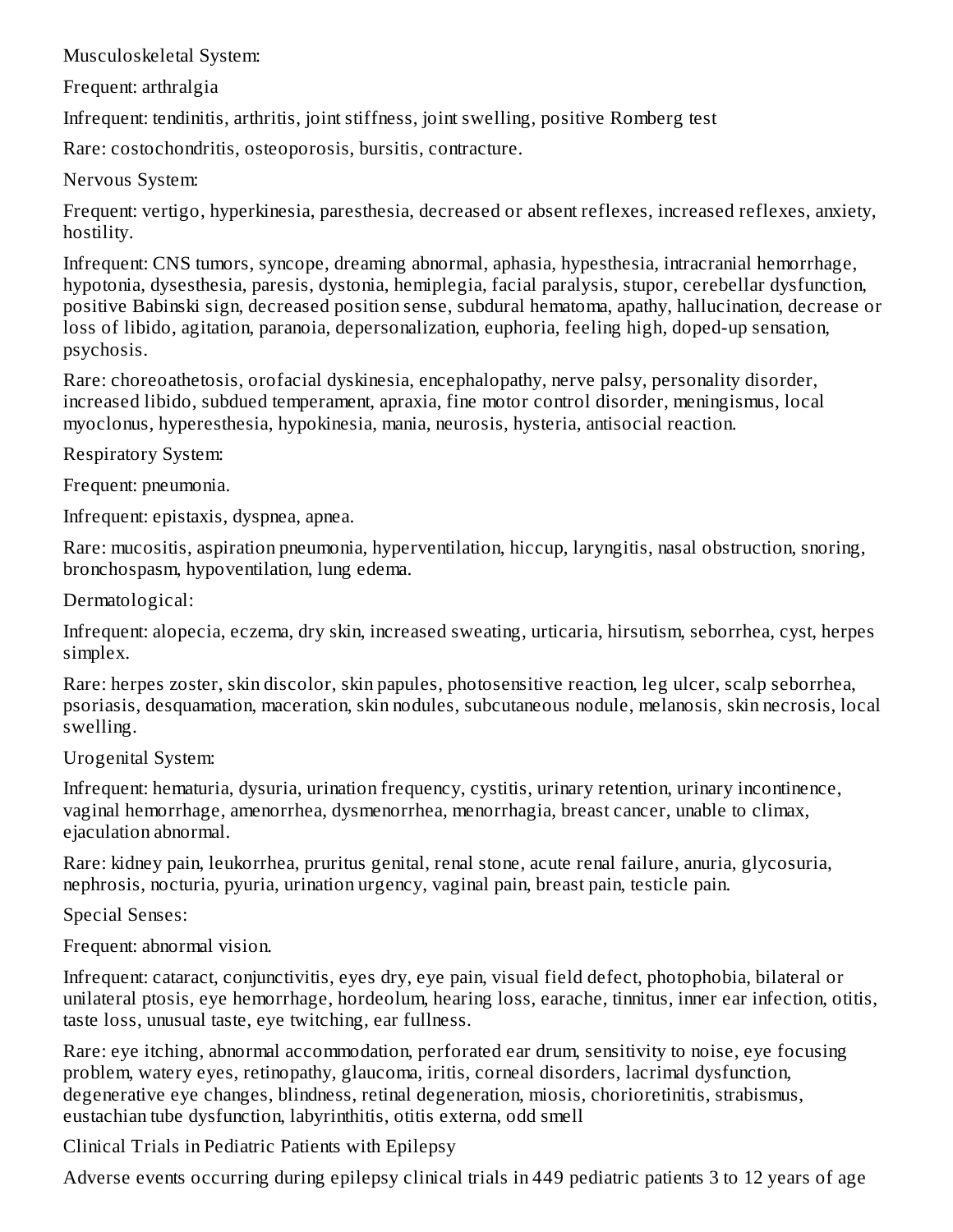treated with gabapentin that were not reported in adjunctive trials in adults are:

Body as a Whole: dehydration, infectious mononucleosis

Digestive System: hepatitis

Hemic and Lymphatic System: coagulation defect

Nervous System: aura disappeared, occipital neuralgia

Psychobiologic Function: sleepwalking

Respiratory System: pseudocroup, hoarseness

Clinical Trials in Adults with Neuropathic Pain of Various Etiologies

Safety information was obtained in 1173 patients during double-blind and open-label clinical trials including neuropathic pain conditions for which efficacy has not been demonstrated. Adverse events reported by investigators were grouped into standardized categories using modified COSTART IV terminology. Listed below are all reported events except those already listed in Table 3 and those not reasonably associated with the use of the drug.

Events are further classified within body system categories and enumerated in order of decreasing frequency using the following definitions: frequent adverse events are defined as those occurring in at least 1/100 patients; infrequent adverse events are those occurring in 1/100 to 1/1000 patients; rare events are those occurring in fewer than 1/1000 patients.

Body as a Whole:

Infrequent: chest pain, cellulitis, malaise, neck pain, face edema, allergic reaction, abscess, chills, chills and fever, mucous membrane disorder

Rare: body odor, cyst, fever, hernia, abnormal BUN value, lump in neck, pelvic pain, sepsis, viral infection

Cardiovascular System:

Infrequent: hypertension, syncope, palpitation, migraine, hypotension, peripheral vascular disorder, cardiovascular disorder, cerebrovascular accident, congestive heart failure, myocardial infarction, vasodilatation

Rare: angina pectoris, heart failure, increased capillary fragility, phlebitis, thrombophlebitis, varicose vein

Digestive System:

Infrequent: gastroenteritis, increased appetite, gastrointestinal disorder, oral moniliasis, gastritis, tongue disorder, thirst, tooth disorder, abnormal stools, anorexia, liver function tests abnormal, periodontal abscess

Rare: cholecystitis, cholelithiasis, duodenal ulcer, fecal incontinence, gamma glutamyl transpeptidase increased, gingivitis, intestinal obstruction, intestinal ulcer, melena, mouth ulceration, rectal disorder, rectal hemorrhage, stomatitis

Endocrine System:

Infrequent: diabetes mellitus

Hemic and Lymphatic System:

Infrequent: ecchymosis, anemia

Rare: lymphadenopathy, lymphoma-like reaction, prothrombin decreased

Metabolic and Nutritional:

Infrequent: edema, gout, hypoglycemia, weight loss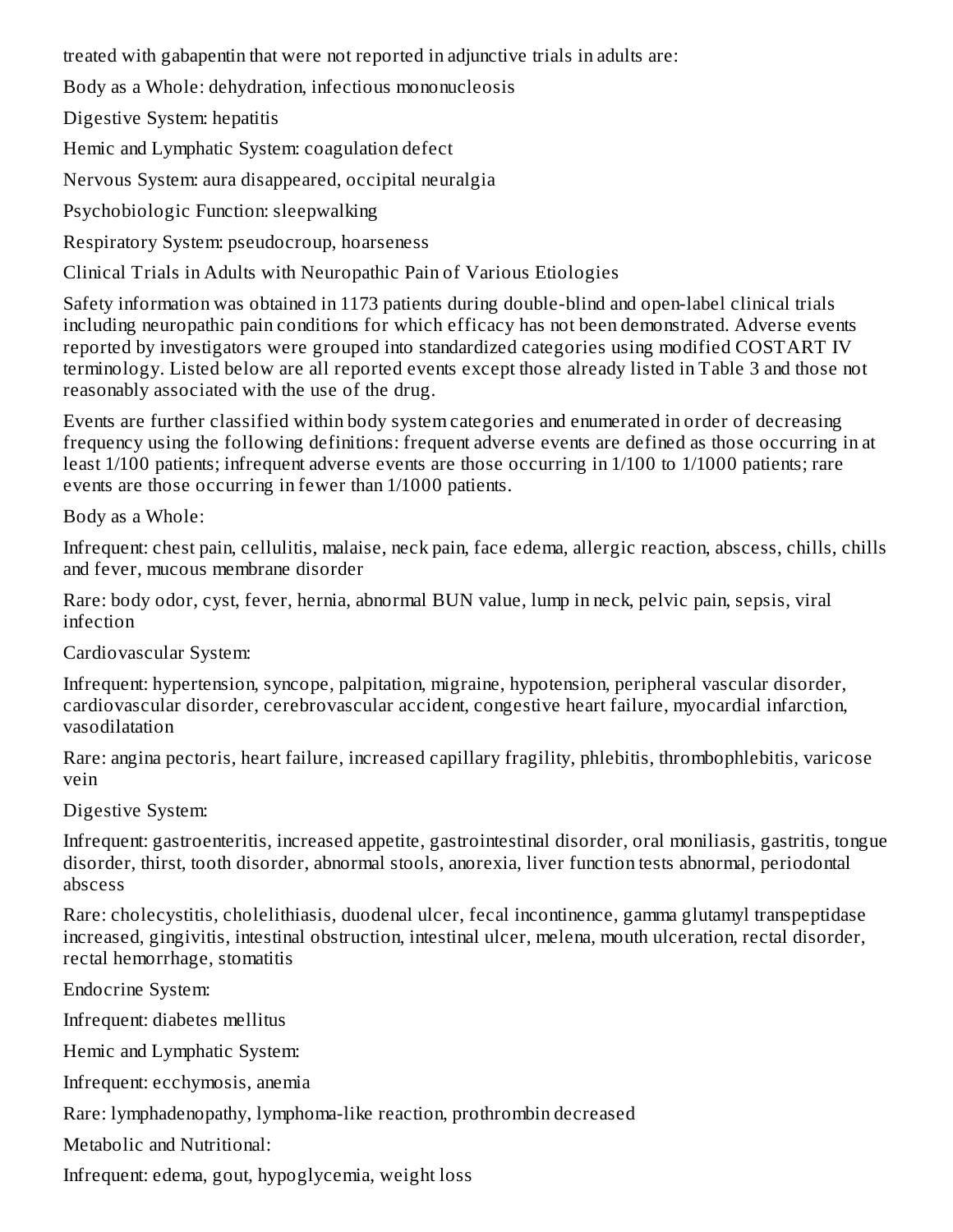Rare: alkaline phosphatase increased, diabetic ketoacidosis, lactic dehydrogenase increased

Musculoskeletal:

Infrequent: arthritis, arthralgia, myalgia, arthrosis, leg cramps, myasthenia

Rare: shin bone pain, joint disorder, tendon disorder

Nervous System:

Frequent: confusion, depression

Infrequent: vertigo, nervousness, paresthesia, insomnia, neuropathy, libido decreased, anxiety, depersonalization, reflexes decreased, speech disorder, abnormal dreams, dysarthria, emotional lability, nystagmus, stupor, circumoral paresthesia, euphoria, hyperesthesia, hypokinesia

Rare: agitation, hypertonia, libido increased, movement disorder, myoclonus, vestibular disorder

Respiratory System:

Infrequent: cough increased, bronchitis, rhinitis, sinusitis, pneumonia, asthma, lung disorder, epistaxis

Rare: hemoptysis, voice alteration

Skin and Appendages:

Infrequent: pruritus, skin ulcer, dry skin, herpes zoster, skin disorder, fungal dermatitis, furunculosis, herpes simplex, psoriasis, sweating, urticaria, vesiculobullous rash

Rare: acne, hair disorder, maculopapular rash, nail disorder, skin carcinoma, skin discoloration, skin hypertrophy

Special Senses:

Infrequent: abnormal vision, ear pain, eye disorder, taste perversion, deafness

Rare: conjunctival hyperemia, diabetic retinopathy, eye pain, fundi with microhemorrhage, retinal vein thrombosis, taste loss

# Urogenital System:

Infrequent: urinary tract infection, dysuria, impotence, urinary incontinence, vaginal moniliasis, breast pain, menstrual disorder, polyuria, urinary retention

Rare: cystitis, ejaculation abnormal, swollen penis, gynecomastia, nocturia, pyelonephritis, swollen scrotum, urinary frequency, urinary urgency, urine abnormality

Postmarketing and Other Experience

In addition to the adverse experiences reported during clinical testing of gabapentin, the following adverse experiences have been reported in patients receiving marketed gabapentin. These adverse experiences have not been listed above and data are insufficient to support an estimate of their incidence or to establish causation. The listing is alphabetized: angioedema, blood glucose fluctuation, breast hypertrophy, erythema multiforme, elevated liver function tests, fever, hyponatremia, jaundice, movement disorder, Stevens-Johnson syndrome.

Adverse events following the abrupt discontinuation of gabapentin have also been reported. The most frequently reported events were anxiety, insomnia, nausea, pain and sweating.

# **DRUG ABUSE AND DEPENDENCE SECTION**

The abuse and dependence potential of gabapentin has not been evaluated in human studies.

# **OVERDOSAGE SECTION**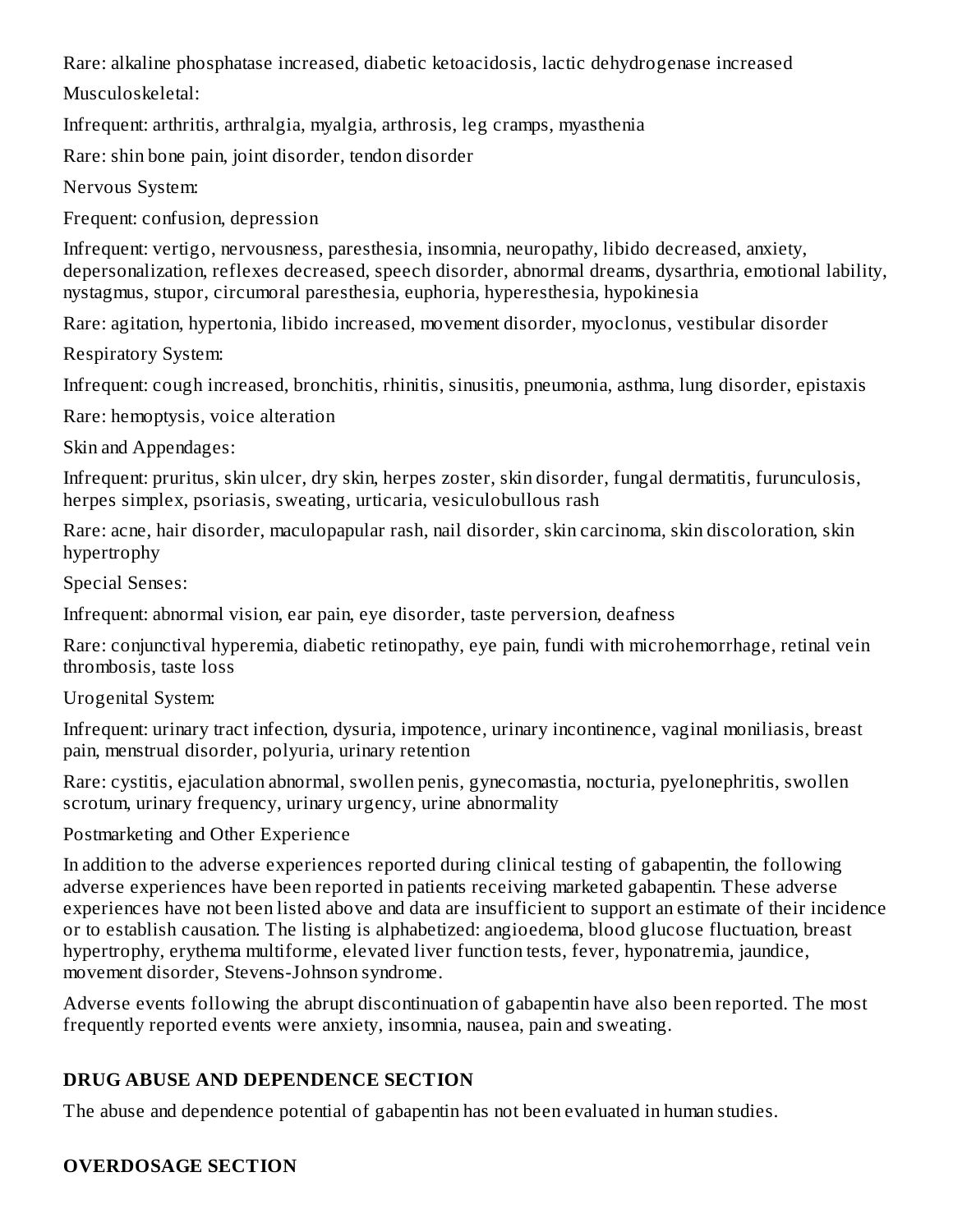A lethal dose of gabapentin was not identified in mice and rats receiving single oral doses as high as 8000 mg/kg. Signs of acute toxicity in animals included ataxia, labored breathing, ptosis, sedation, hypoactivity, or excitation.

Acute oral overdoses of gabapentin up to 49 grams have been reported. In these cases, double vision, slurred speech, drowsiness, lethargy and diarrhea were observed. All patients recovered with supportive care.

Gabapentin can be removed by hemodialysis. Although hemodialysis has not been performed in the few overdose cases reported, it may be indicated by the patient's clinical state or in patients with significant renal impairment.

# **DOSAGE & ADMINISTRATION SECTION**

Gabapentin tablets USP are given orally with or without food. Patients should be informed that, should they break the scored 600 or 800 mg tablet in order to administer a half-tablet, they should take the unused half-tablet as the next dose. Half-tablets not used within several days of breaking the scored tablet should be discarded.

If gabapentin tablets USP dose is reduced, discontinued or substituted with an alternative medication, this should be done gradually over a minimum of 1 week (a longer time period may be needed at the discretion of the prescriber).

## Postherpetic Neuralgia

In adults with postherpetic neuralgia, gabapentin therapy may be initiated as a single 300 mg dose on Day 1, 600 mg/day on Day 2 (divided BID), and 900 mg/day on Day 3 (divided TID). The dose can subsequently be titrated up as needed for pain relief to a daily dose of 1800 mg (divided TID). In clinical studies, efficacy was demonstrated over a range of doses from 1800 mg/day to 3600 mg/day with comparable effects across the dose range. Additional benefit of using doses greater than 1800 mg/day was not demonstrated.

### Epilepsy

Gabapentin tablets USP, are recommended for add-on therapy in patients 3 years of age and older. Effectiveness in pediatric patients below the age of 3 years has not been established.

Patients >12 Years of Age: The effective dose of gabapentin is 900 to 1800 mg/day and given in divided doses (three times a day) using 300 or 400 mg capsules, or 600 or 800 mg tablets. The starting dose is 300 mg three times a day. If necessary, the dose may be increased using 300 or 400 mg capsules, or 600 or 800 mg tablets three times a day up to 1800 mg/day. Dosages up to 2400 mg/day have been well tolerated in long-term clinical studies. Doses of 3600 mg/day have also been administered to a small number of patients for a relatively short duration, and have been well tolerated. The maximum time between doses in the TID schedule should not exceed 12 hours.

Pediatric Patients Age 3 to 12 Years: The starting dose should range from 10 to 15 mg/kg/day in 3 divided doses, and the effective dose reached by upward titration over a period of approximately 3 days. The effective dose of gabapentin in patients 5 years of age and older is 25 to 35 mg/kg/day and given in divided doses (three times a day). The effective dose in pediatric patients ages 3 and 4 years is 40 mg/kg/day and given in divided doses (three times a day) (see CLINICAL PHARMACOLOGY, Pediatrics). Gabapentin may be administered as the oral solution, capsule, or tablet, or using combinations of these formulations. Dosages up to 50 mg/kg/day have been well tolerated in a longterm clinical study. The maximum time interval between doses should not exceed 12 hours.

It is not necessary to monitor gabapentin plasma concentrations to optimize gabapentin therapy. Further, because there are no significant pharmacokinetic interactions among gabapentin and other commonly used antiepileptic drugs, the addition of gabapentin does not alter the plasma levels of these drugs appreciably.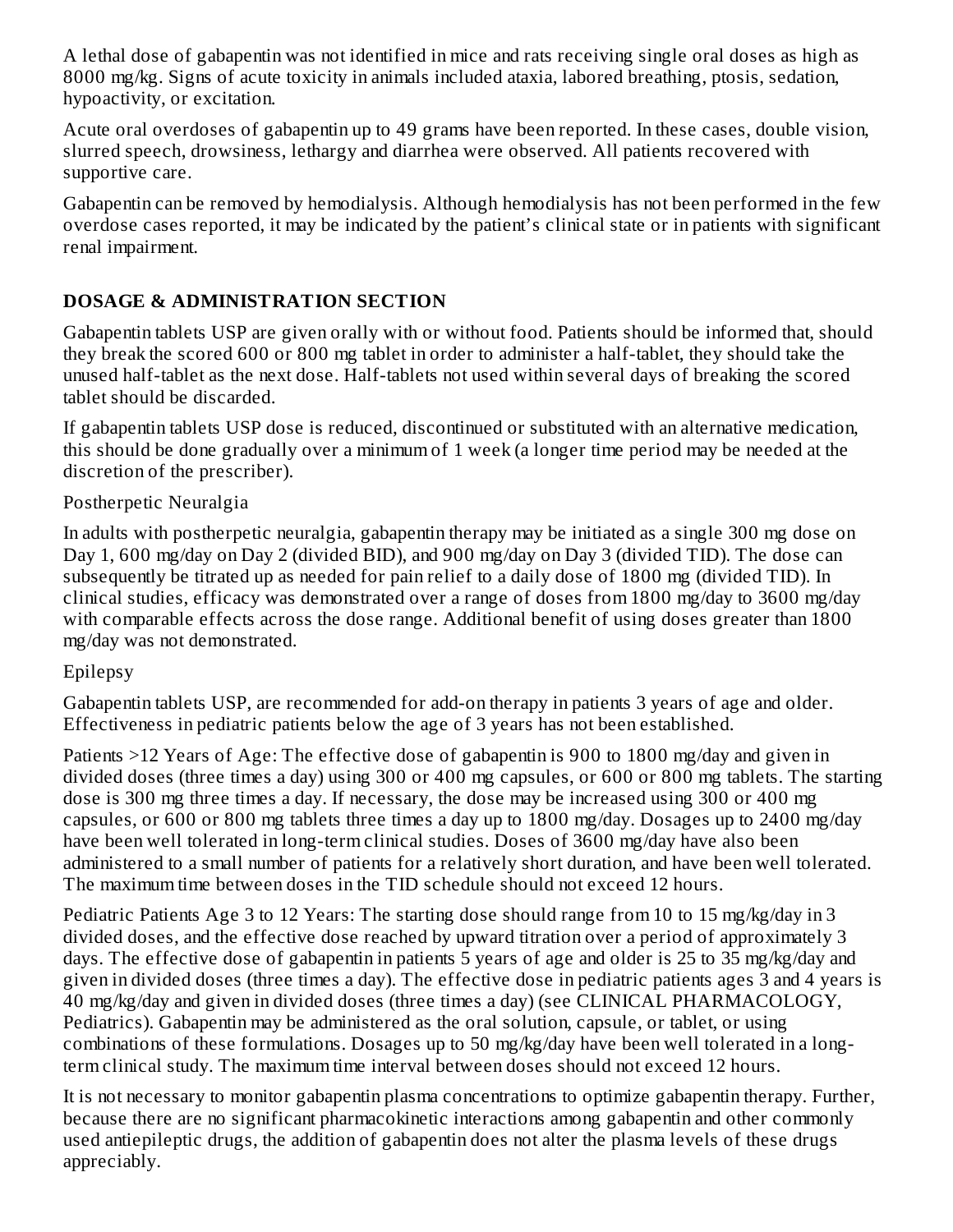If gabapentin tablets are discontinued and/or an alternate anticonvulsant medication is added to the therapy, this should be done gradually over a minimum of 1 week.

Dosage in Renal Impairment

Creatinine clearance is difficult to measure in outpatients. In patients with stable renal function, creatinine clearance (CCr) can be reasonably well estimated using the equation of Cockcroft and Gault:

for females  $CCr = (0.85)(140 - age)(weight)/(72)(SCr)$ 

for males  $CCr = (140 \text{-age})(weight)/(72)(SCr)$ 

where age is in years, weight is in kilograms and SCr is serum creatinine in mg/dL.

Dosage adjustment in patients  $\geq 12$  years of age with compromised renal function or undergoing hemodialysis is recommended as follows (see dosing recommendations above for effective doses in each indication).

| <b>Renal Function Creatinine Clearance</b><br>(mL/min)                                                                                                                                                                                                                                                             | <b>Total Daily</b><br>Dose Range<br>(mg/day)        | Dose<br>Regimen(mg) |           |                                   |    |                   |
|--------------------------------------------------------------------------------------------------------------------------------------------------------------------------------------------------------------------------------------------------------------------------------------------------------------------|-----------------------------------------------------|---------------------|-----------|-----------------------------------|----|-------------------|
| $\geq 60$                                                                                                                                                                                                                                                                                                          | 900-3600                                            | 300 TID             |           | TID TID TID TID                   |    | 400 600 800 1200  |
| $> 30 - 59$                                                                                                                                                                                                                                                                                                        | 400-1400                                            | 200 BID             |           | 300 400 500<br><b>BID BID BID</b> |    | 700<br><b>BID</b> |
| $>15-29$                                                                                                                                                                                                                                                                                                           | 200-700                                             | 200 QD              | QD        | 300 400 500<br>QD                 | QD | 700<br>QD         |
| 15a                                                                                                                                                                                                                                                                                                                | 100-300                                             | 100 QD              | 125<br>QD | 150 200<br>QD                     | QD | 300<br>QD         |
|                                                                                                                                                                                                                                                                                                                    | Post-<br>Hemodialysis<br>Supplemental<br>Dose (mg)b |                     |           |                                   |    |                   |
| Hemodialysis                                                                                                                                                                                                                                                                                                       | 125b                                                | 150b                |           | 200b 250b 350b                    |    |                   |
| a For patients with creatinine clearance $\leq 15$<br>mL/min, reduce daily dose in proportion to<br>creatinine clearance (e.g., patients with<br>creatinine clearance of 7.5 mL/min should<br>receive one-half the daily dose that patients<br>with a creatinine clearance of 15 mL/min<br>receive).               |                                                     |                     |           |                                   |    |                   |
| b Patients on Hemodialysis should receive<br>maintenance doses based on estimates of<br>creatinine clearance as indicated in the upper<br>portion of the table and a supplemental post-<br>hemodialysis dose administered after each 4<br>hours of hemodialysis as indicated in the<br>lower portion of the table. |                                                     |                     |           |                                   |    |                   |

#### **TABLE 6. Gabapentin Dosage Bas ed on Renal Function**

The use of gabapentin tablets USP in patients < 12 years of age with compromised renal function has not been studied.

Dosage in Elderly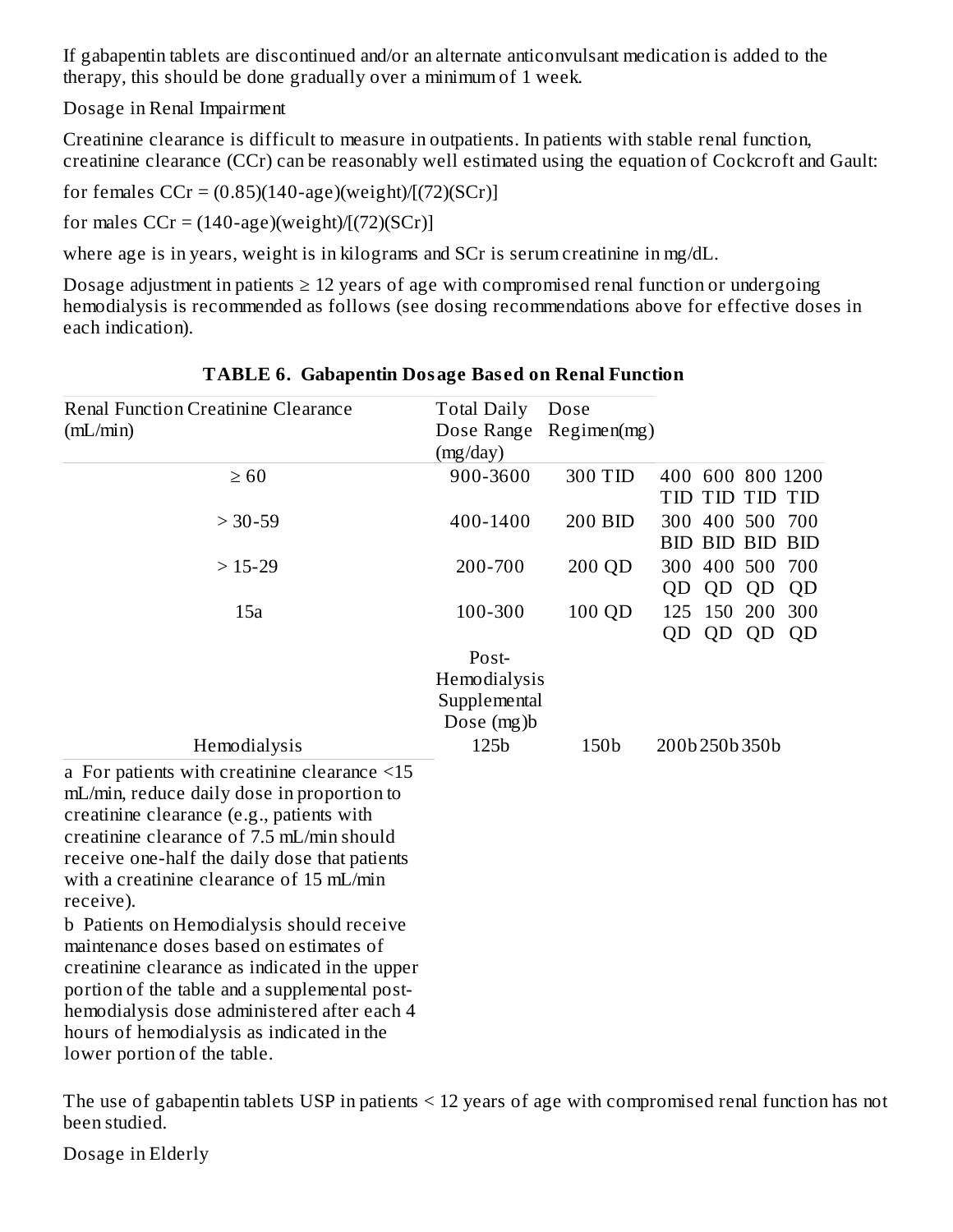Because elderly patients are more likely to have decreased renal function, care should be taken in dose selection, and dose should be adjusted based on creatinine clearance values in these patients.

# **HOW SUPPLIED SECTION**

**Gabapentin Tablets, USP 600 mg:** White colored film coated, Modified Capsule shaped, biconvex tablets de-bossed with '1' on the left side of the bisect and '2' on the right side of the bisect on one side and bisect on other; supplied in bottles of 30's count (NDC 31722-405-30), 100's count (NDC 31722- 405-01) and 500's count (NDC 31722-405-05).

**Gabapentin Tablets, USP 800 mg:** White colored film coated, Modified Capsule shaped, biconvex tablets de-bossed with '1' on the left side of the bisect and '3' on the right side of the bisect on one side and bisect on other; supplied in bottles of 30's count (NDC 31722-406-30), 100's count (NDC 31722- 406-01) and 500's count (NDC 31722-406-05).

Store at 20° to 25°C (68° to 77°F). [See USP controlled room temperature].

Rev: 04/12

# **PATIENT MEDICATION INFORMATION SECTION**

### **Gabapentin Tablets, USP**

Read the Medication Guide before you start taking gabapentin and each time you get a refill. There may be new information. This information does not take the place of talking to your healthcare provider about your medical condition or treatment.

## **What is the most important information I should know about gabapentin?**

## **Do not stop taking gabapentin without first talking to your healthcare provider.**

Stopping gabapentin suddenly can cause serious problems.

### **Gabapentin can caus e s erious side effects including:**

**1. Like other antiepileptic drugs, gabapentin may caus e suicidal thoughts or actions in a very small number of people, about 1 in 500.**

**Call a healthcare provider right away if you have any of thes e symptoms, especially if they are new, wors e, or worryyou:**

- thoughts about suicide or dying
- attempts to commit suicide
- new or worse depression
- new or worse anxiety
- feeling agitated or restless
- panic attacks
- trouble sleeping (insomnia)
- new or worse irritability
- acting aggressive, being angry, or violent
- acting on dangerous impulses
- an extreme increase in activity and talking (mania)
- other unusual changes in behavior or mood
- How can I watch for early symptoms of suicidal thoughts and actions?
- Pay attention to any changes, especially sudden changes, in mood, behaviors, thoughts, or feelings.
- Keep all follow-up visits with your healthcare provider as scheduled.

Call your healthcare provider between visits as needed, especially if you are worried about symptoms.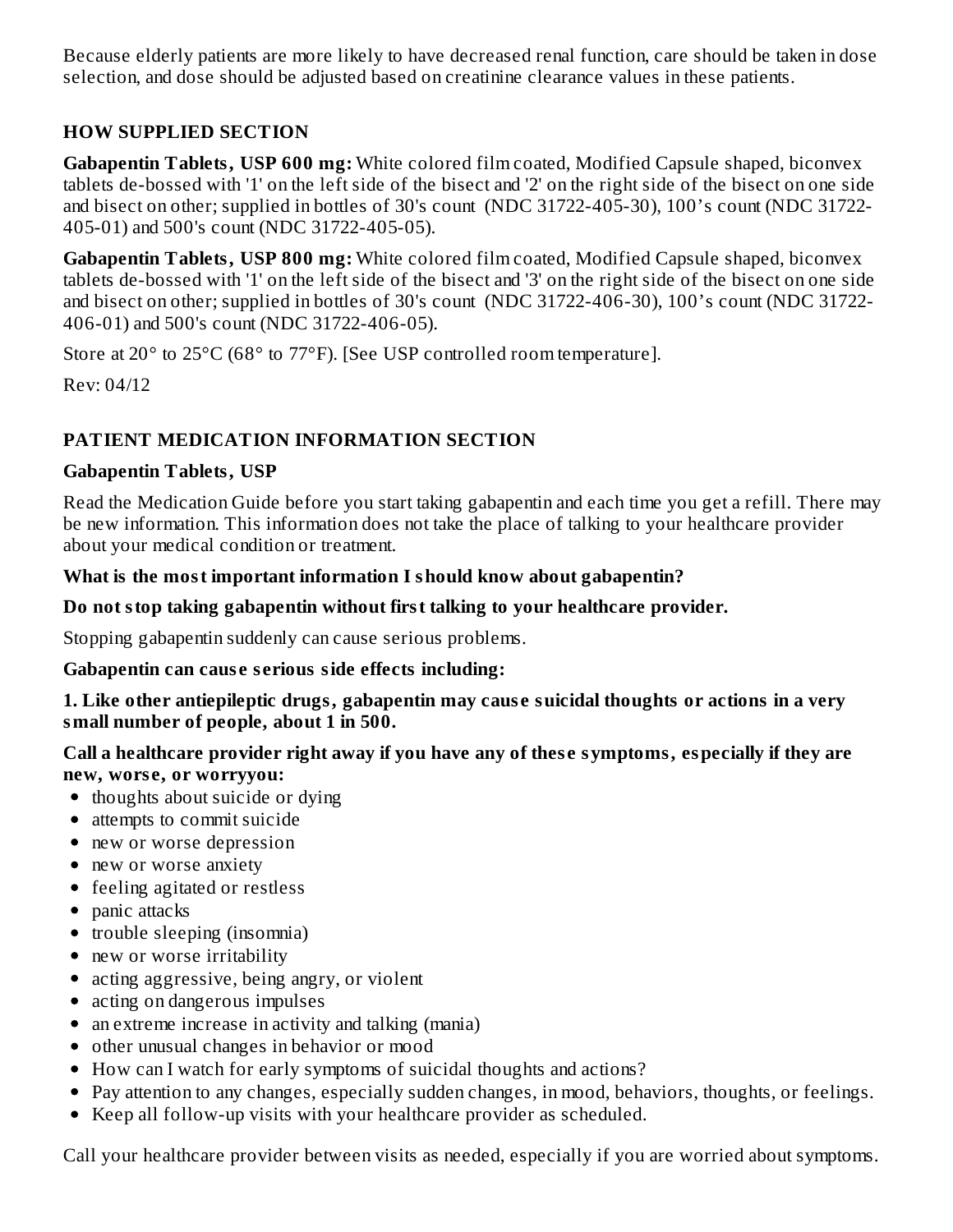## **Do not stop taking gabapentin without first talking to a healthcare provider.**

Stopping gabapentin suddenly can cause serious problems. Stopping a seizure medicine suddenly in a patient who has epilepsy can cause seizures that will not stop (status epilepticus).

Suicidal thoughts or actions can be caused by things other than medicines. If you have suicidal thoughts or actions, your healthcare provider may check for other causes.

2. **Changes in behavior and thinking** - Using gabapentin in children 3 to 12 years of age can cause emotional changes, aggressive behavior, problems with concentration, restlessness, changes in school performance, and hyperactivity.

### What is gabapentin?

Gabapentin is a prescription medicine used to treat:

- Pain from damaged nerves (postherpetic pain) that follows healing of shingles (a painful rash that comes after a herpes zoster infection) in adults.
- Partial seizures when taken together with other medicines in adults and children 3 years of age and older.

## **Who should not take gabapentin?**

Do not take gabapentin if you are allergic to gabapentin or any of the other ingredients in gabapentin. See the end of this Medication Guide for a complete list of ingredients in gabapentin.

### **What should I tell my healthcare provider before taking gabapentin?**

## **Before taking gabapentin, tell your healthcare provider if you:**

- have or have had kidney problems or are on hemodialysis
- have or have had depression, mood problems, or suicidal thoughts or behavior
- are pregnant or plan to become pregnant. It is not known if gabapentin can harm your unborn baby. Tell your healthcare provider right away if you become pregnant while taking gabapentin. You and your healthcare provider will decide if you should take gabapentin while you are pregnant.
- If you become pregnant while taking gabapentin, talk to your healthcare provider about registering with the North American Antiepileptic Drug (NAAED) Pregnancy Registry. The purpose of this registry is to collect information about the safety of antiepileptic drugs during pregnancy. You can enroll in this registry by calling 1-888-233-2334.
- are breastfeeding or plan to breastfeed. Gabapentin can pass into breast milk. You and your healthcare provider should decide how you will feed your baby while you take gabapentin.

**Tell your healthcare provider about all the medicines you take**, including prescription and nonprescription medicines, vitamins, and herbal supplements.

Taking gabapentin with certain other medicines can cause side effects or affect how well they work. Do not start or stop other medicines without talking to your healthcare provider.

Know the medicines you take. Keep a list of them and show it to your healthcare provider and pharmacist when you get a new medicine.

### **How should I take gabapentin?**

- Take gabapentin exactly as prescribed. Your healthcare provider will tell you how much gabapentin to take.
- Do not change your dose of gabapentin without talking to your healthcare provider. If you break a tablet in half the unused half of the tablet should be taken at your next scheduled dose. Half tablets not used within several days of breaking should be thrown away.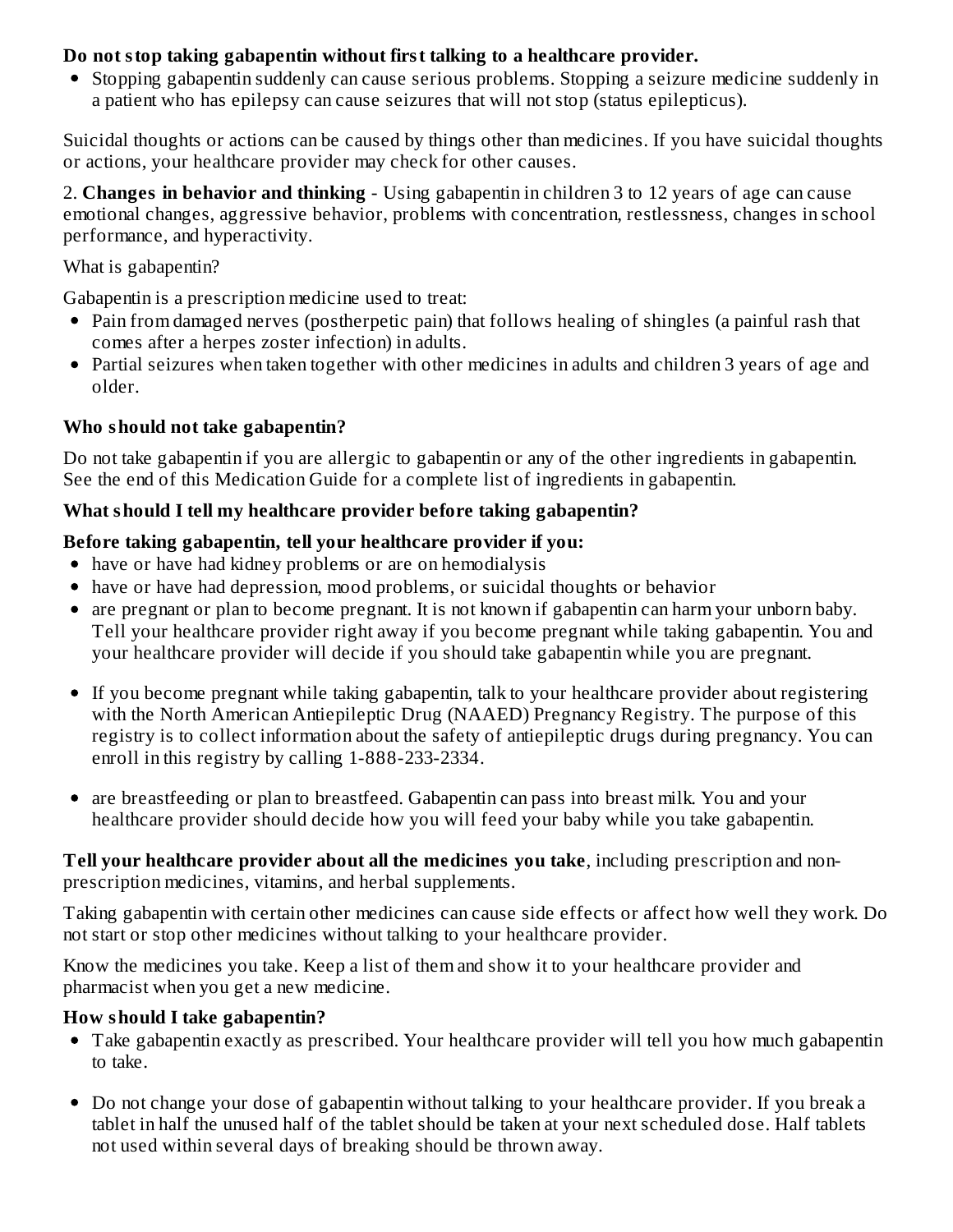- Gabapentin can be taken with or without food. If you take an antacid containing aluminum and magnesium, such as Maalox®, Mylanta®, Gelusil®, Gaviscon®, or Di-Gel®, you should wait at least 2 hours before taking your next dose of gabapentin.
- If you take too much gabapentin, call your healthcare provider or your local Poison Control Center right away.

# **What should I avoid while taking gabapentin?**

- Do not drink alcohol or take other medicines that make you sleepy or dizzy while taking gabapentin without first talking with your healthcare provider. Taking gabapentin with alcohol or drugs that cause sleepiness or dizziness may make your sleepiness or dizziness worse.
- Do not drive, operate heavy machinery, or do other dangerous activities until you know how gabapentin affects you. Gabapentin can slow your thinking and motor skills.

# **What are the possible side effects of gabapentin?**

- See " What is the most important information I should know about gabapentin?"
- The most common side effects of gabapentin include:
- dizziness
- lack of coordination
- viral infection
- feeling drowsy
- feeling tired
- fever
- jerky movements
- difficulty with speaking
- temporary loss of memory (amnesia)
- tremor
- difficulty with coordination
- double vision
- unusual eye movement

Tell your healthcare provider if you have any side effect that bothers you or that does not go away.

These are not all the possible side effects of gabapentin. For more information, ask your healthcare provider or pharmacist.

## **Call your doctor for medical advice about side effects. You may report side effects to FDA at 1- 800-FDA-1088**.

# **How should I store gabapentin?**

• Store gabapentin tablets at 20° to 25°C (68° to 77°F). [See USP controlled room temperature].

# **Keep gabapentin and all medicines out of the reach of children.**

# **General information about the safe and effective us e of gabapentin**

Medicines are sometimes prescribed for purposes other than those listed in a Medication Guide. Do not use gabapentin for a condition for which it was not prescribed. Do not give gabapentin to other people, even if they have the same symptoms that you have. It may harm them.

This Medication Guide summarizes the most important information about gabapentin. If you would like more information, talk with your healthcare provider. You can ask your healthcare provider or pharmacist for information about gabapentin that was written for healthcare professionals.

For more information about gabapentin tablets, or to report side effects regarding gabapentin tablets, please call Camber Pharmaceuticals at 1-866-495-8330.

# **What are the ingredients in gabapentin Tablets?**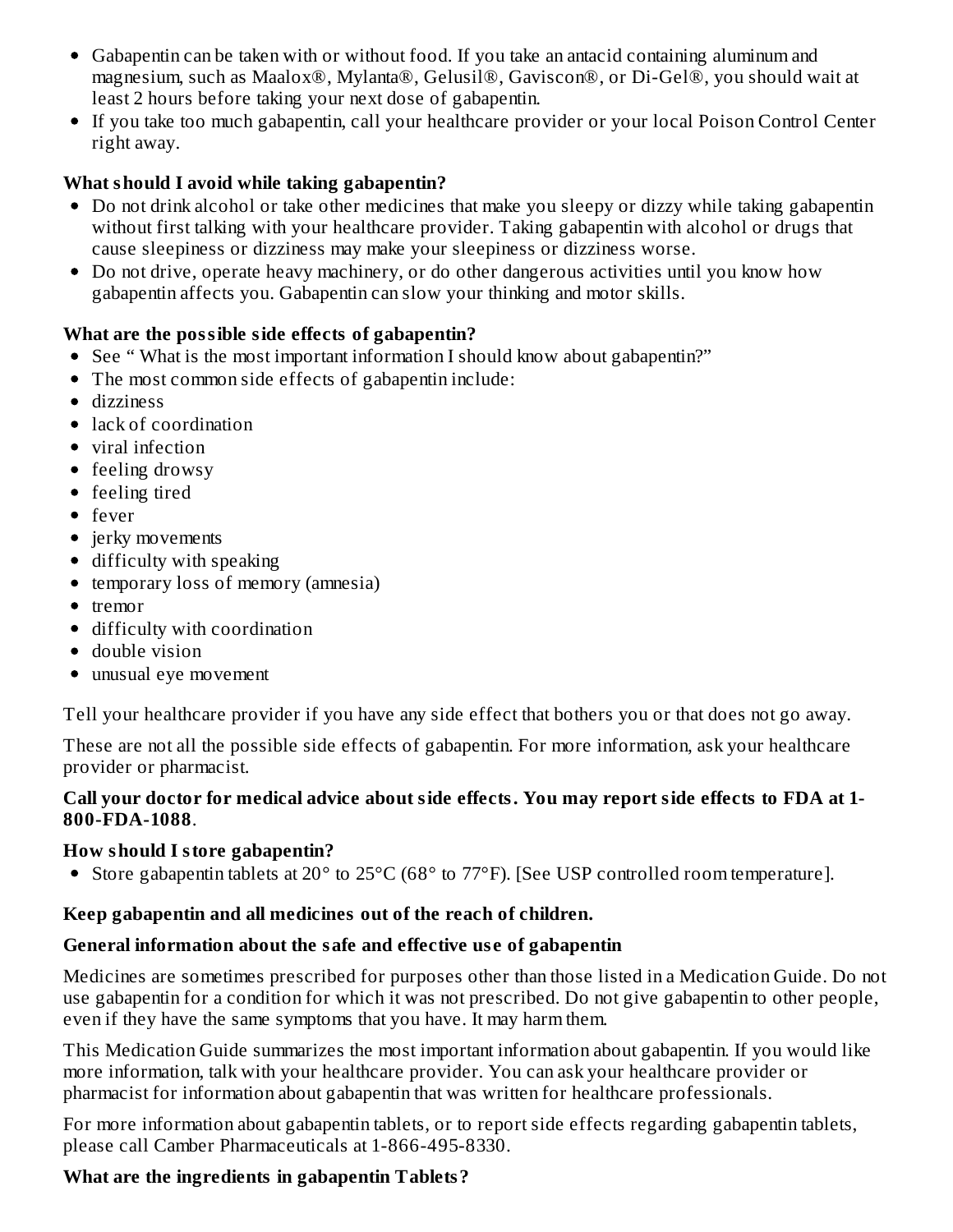**Active ingredient:** Gabapentin, USP

**Inactive ingredients:** Mannitol, Hydroxypropyl Cellulose, Crospovidone, Talc, Magnesium Stearate and Aquarius® BP18114 Cool Vanilla.

Manufactured by: InvaGen Pharmaceuticals, Inc. Hauppauge, NY, 11788 Manufactured for: Camber Pharmaceuticals, Inc. Piscataway. NJ 08854 Rev: 04/12. Barcode: 406-04-2012

## **PACKAGE LABEL.PRINCIPAL DISPLAY PANEL**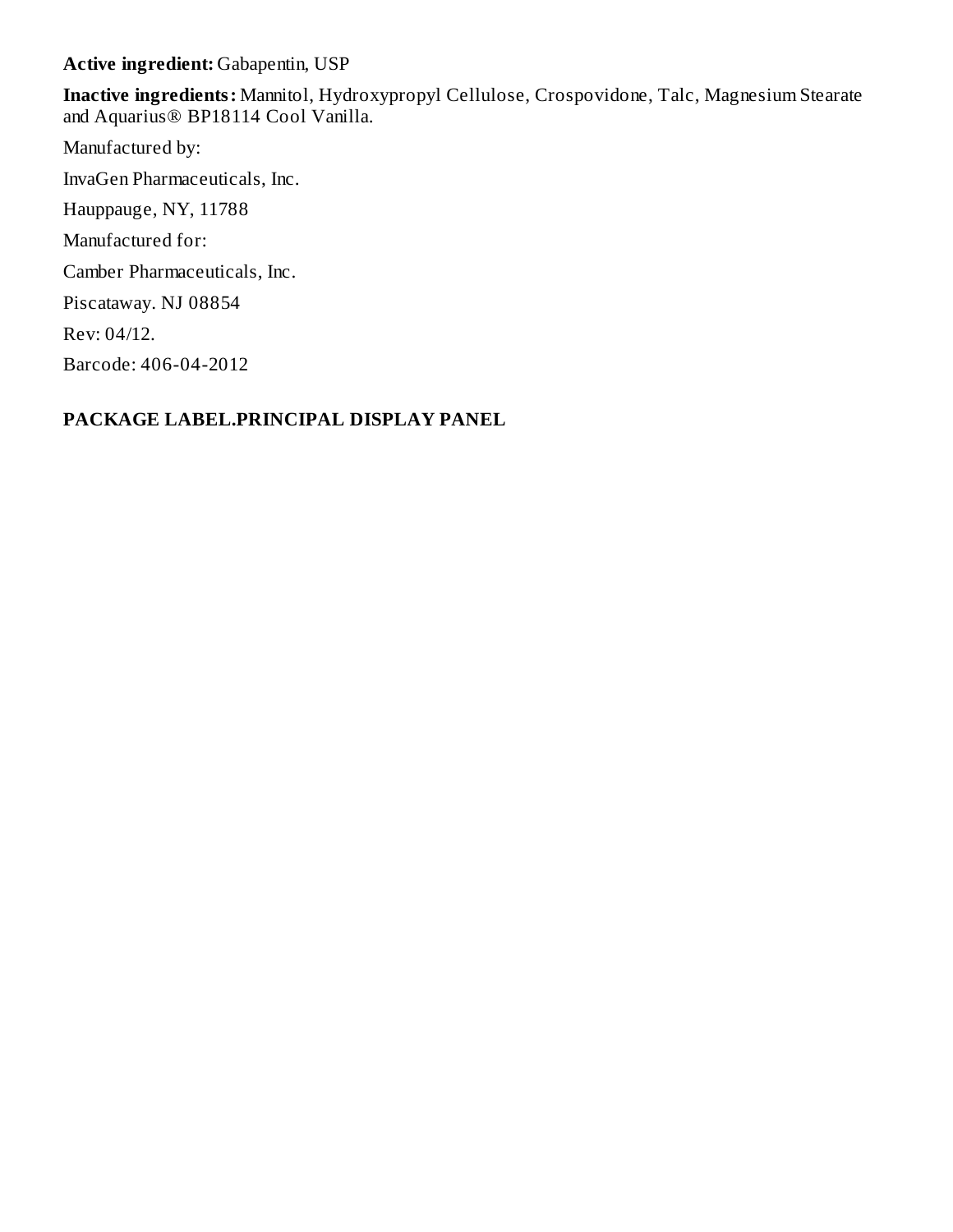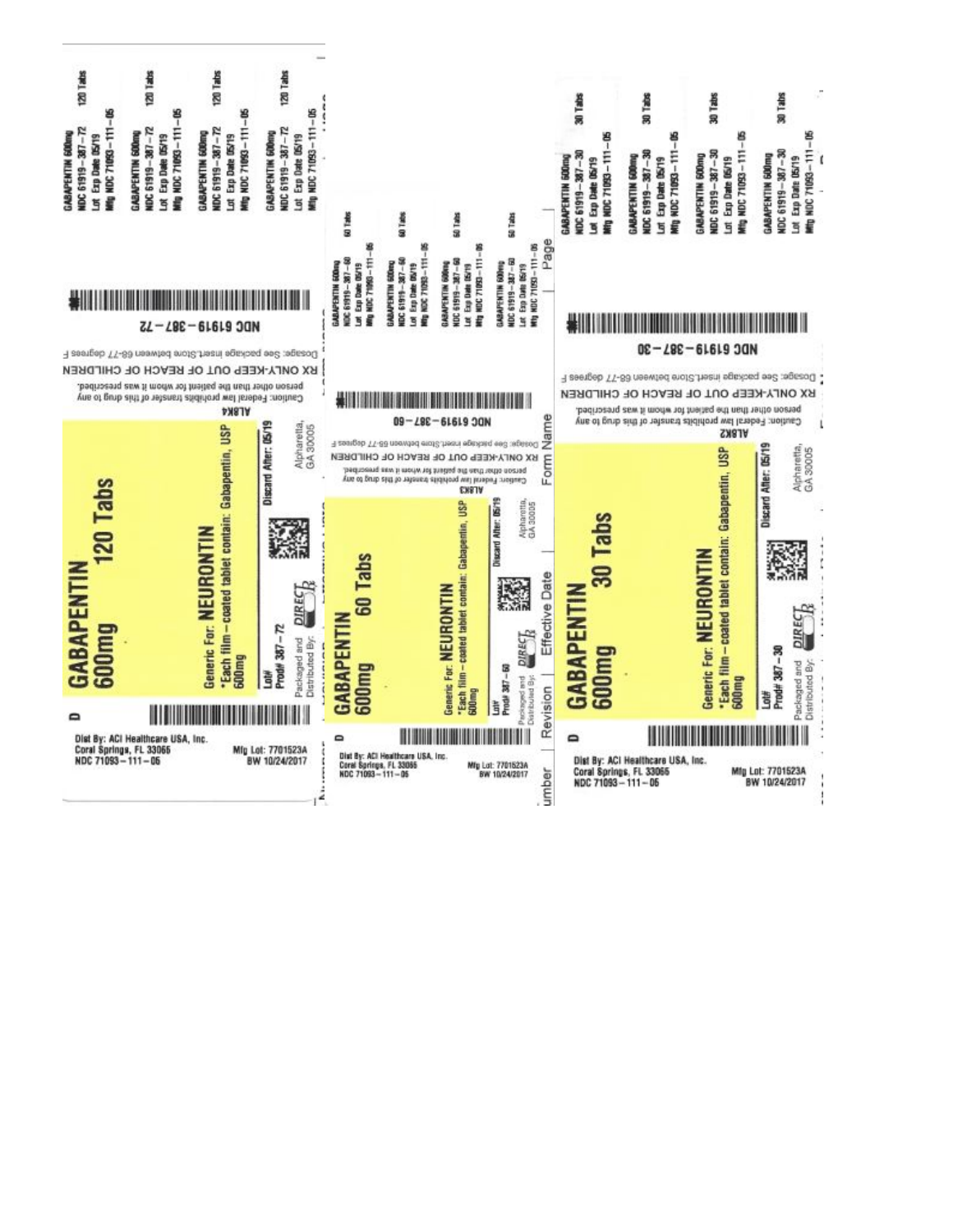

**GABAPENTIN** gabapentin tablet, film coated **Product Information Product T ype** HUMAN PRESCRIPTION DRUG **Ite m Code (Source )** NDC:6 19 19 -38 7(NDC:710 9 3-111)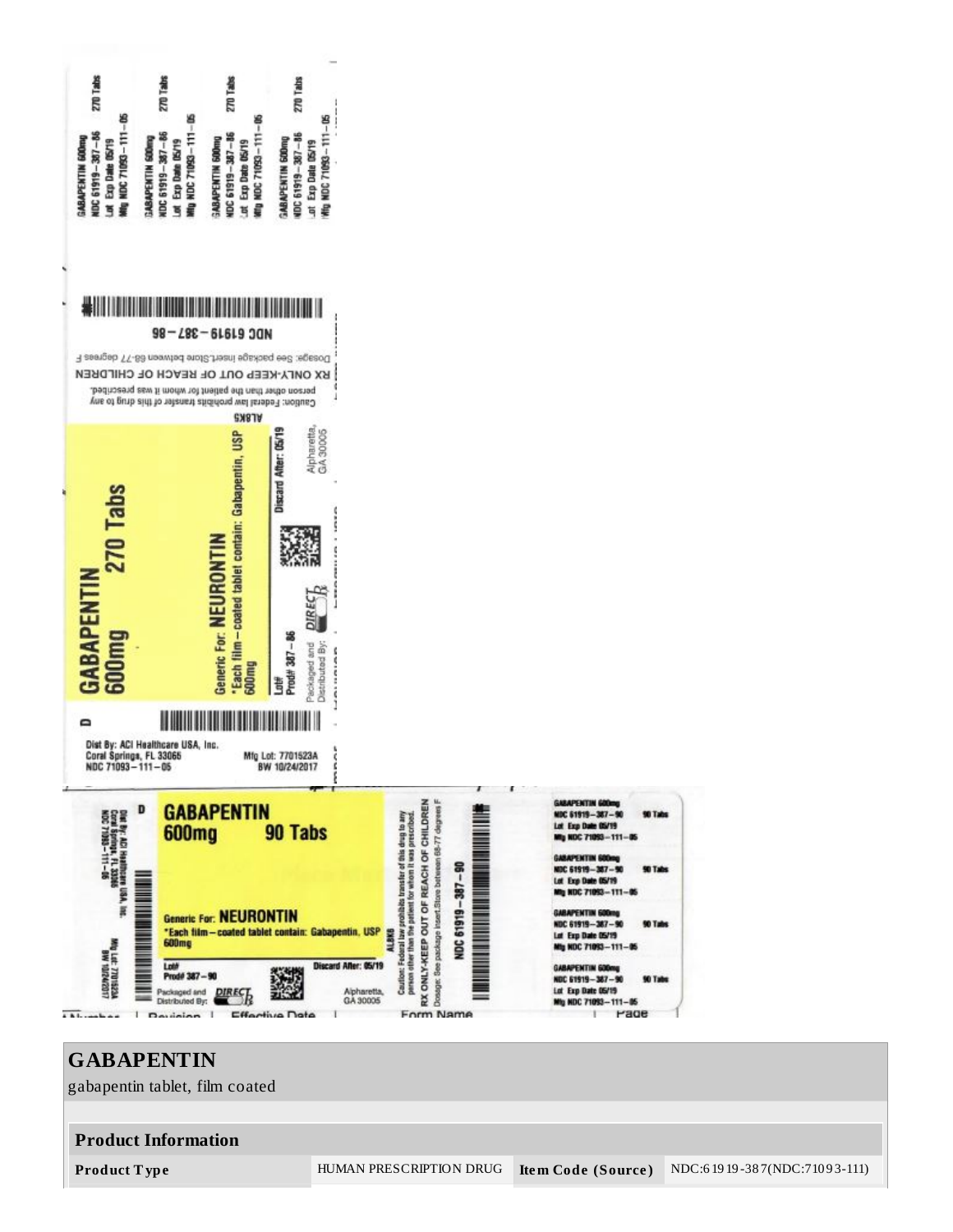| <b>Route of Administration</b>         |                                                              | ORAL                                                         |               |                                           |  |                           |
|----------------------------------------|--------------------------------------------------------------|--------------------------------------------------------------|---------------|-------------------------------------------|--|---------------------------|
|                                        |                                                              |                                                              |               |                                           |  |                           |
|                                        |                                                              |                                                              |               |                                           |  |                           |
| <b>Active Ingredient/Active Moiety</b> |                                                              |                                                              |               |                                           |  |                           |
|                                        |                                                              | <b>Ingredient Name</b>                                       |               | <b>Basis of Strength</b>                  |  | Strength                  |
|                                        |                                                              | GABAPENTIN (UNII: 6CW7F3G59X) (GABAPENTIN - UNII:6CW7F3G59X) |               | <b>GABAPENTIN</b>                         |  | 600 mg                    |
|                                        |                                                              |                                                              |               |                                           |  |                           |
|                                        |                                                              |                                                              |               |                                           |  |                           |
| <b>Inactive Ingredients</b>            |                                                              |                                                              |               |                                           |  |                           |
|                                        |                                                              | <b>Ingredient Name</b>                                       |               |                                           |  | Strength                  |
| COPOVIDONE K25-31 (UNII: D9C330MD8B)   |                                                              |                                                              |               |                                           |  |                           |
| MAGNESIUM STEARATE (UNII: 70097M6I30)  |                                                              |                                                              |               |                                           |  |                           |
| TITANIUM DIO XIDE (UNII: 15FIX9V2JP)   |                                                              |                                                              |               |                                           |  |                           |
|                                        |                                                              | HYDROXYPROPYL CELLULOSE (1600000 WAMW) (UNII: RFW2ET671P)    |               |                                           |  |                           |
| MANNITOL (UNII: 30WL53L36A)            |                                                              |                                                              |               |                                           |  |                           |
| POLOXAMER 407 (UNII: TUF2IVW3M2)       |                                                              |                                                              |               |                                           |  |                           |
|                                        |                                                              | POLYETHYLENE GLYCOL, UNSPECIFIED (UNII: 3WJQ0SDW1A)          |               |                                           |  |                           |
| TALC (UNII: 7SEV7J4R1U)                |                                                              |                                                              |               |                                           |  |                           |
|                                        |                                                              | POLYVINYL ALCOHOL, UNSPECIFIED (UNII: 532B59J990)            |               |                                           |  |                           |
|                                        |                                                              |                                                              |               |                                           |  |                           |
|                                        |                                                              |                                                              |               |                                           |  |                           |
| <b>Product Characteristics</b>         |                                                              |                                                              |               |                                           |  |                           |
|                                        | white (WHITE (white to off -White))<br><b>Score</b><br>Color |                                                              |               |                                           |  | 2 pieces                  |
| <b>Shape</b>                           | OVAL                                                         |                                                              |               | <b>Size</b>                               |  | 9mm                       |
| Flavor                                 |                                                              |                                                              |               | <b>Imprint Code</b>                       |  | NT;150                    |
| <b>Contains</b>                        |                                                              |                                                              |               |                                           |  |                           |
|                                        |                                                              |                                                              |               |                                           |  |                           |
|                                        |                                                              |                                                              |               |                                           |  |                           |
| <b>Packaging</b>                       |                                                              |                                                              |               |                                           |  |                           |
| <b>Item Code</b><br>Ħ,                 |                                                              | <b>Package Description</b>                                   |               | Marketing Start Date   Marketing End Date |  |                           |
| 1   NDC:6 19 19 - 38 7 - 90            |                                                              | 90 in 1 BOTTLE; Type 0: Not a Combination Product            | 0 2/0 1/20 18 |                                           |  |                           |
| 2 NDC:61919-387-60                     |                                                              | 60 in 1 BOTTLE; Type 0: Not a Combination Product            | 02/01/2018    |                                           |  |                           |
| 3 NDC:61919-387-30                     |                                                              | 30 in 1 BOTTLE; Type 0: Not a Combination Product            | 02/01/2018    |                                           |  |                           |
| 4 NDC:61919-387-86                     |                                                              | 270 in 1 BOTTLE; Type 0: Not a Combination Product           | 02/01/2018    |                                           |  |                           |
| 5   NDC:6 19 19 - 38 7 - 72            |                                                              | 120 in 1 BOTTLE; Type 0: Not a Combination Product           | 02/01/2018    |                                           |  |                           |
|                                        |                                                              |                                                              |               |                                           |  |                           |
|                                        |                                                              |                                                              |               |                                           |  |                           |
| <b>Marketing Information</b>           |                                                              |                                                              |               |                                           |  |                           |
| <b>Marketing Category</b>              |                                                              | <b>Application Number or Monograph Citation</b>              |               | <b>Marketing Start Date</b>               |  | <b>Marketing End Date</b> |
| <b>ANDA</b>                            | ANDA203244                                                   |                                                              | 02/01/2018    |                                           |  |                           |
|                                        |                                                              |                                                              |               |                                           |  |                           |
|                                        |                                                              |                                                              |               |                                           |  |                           |

# **Labeler -** DIRECT RX (079254320)

# **Registrant -** DIRECT RX (079254320)

# **Establishment**